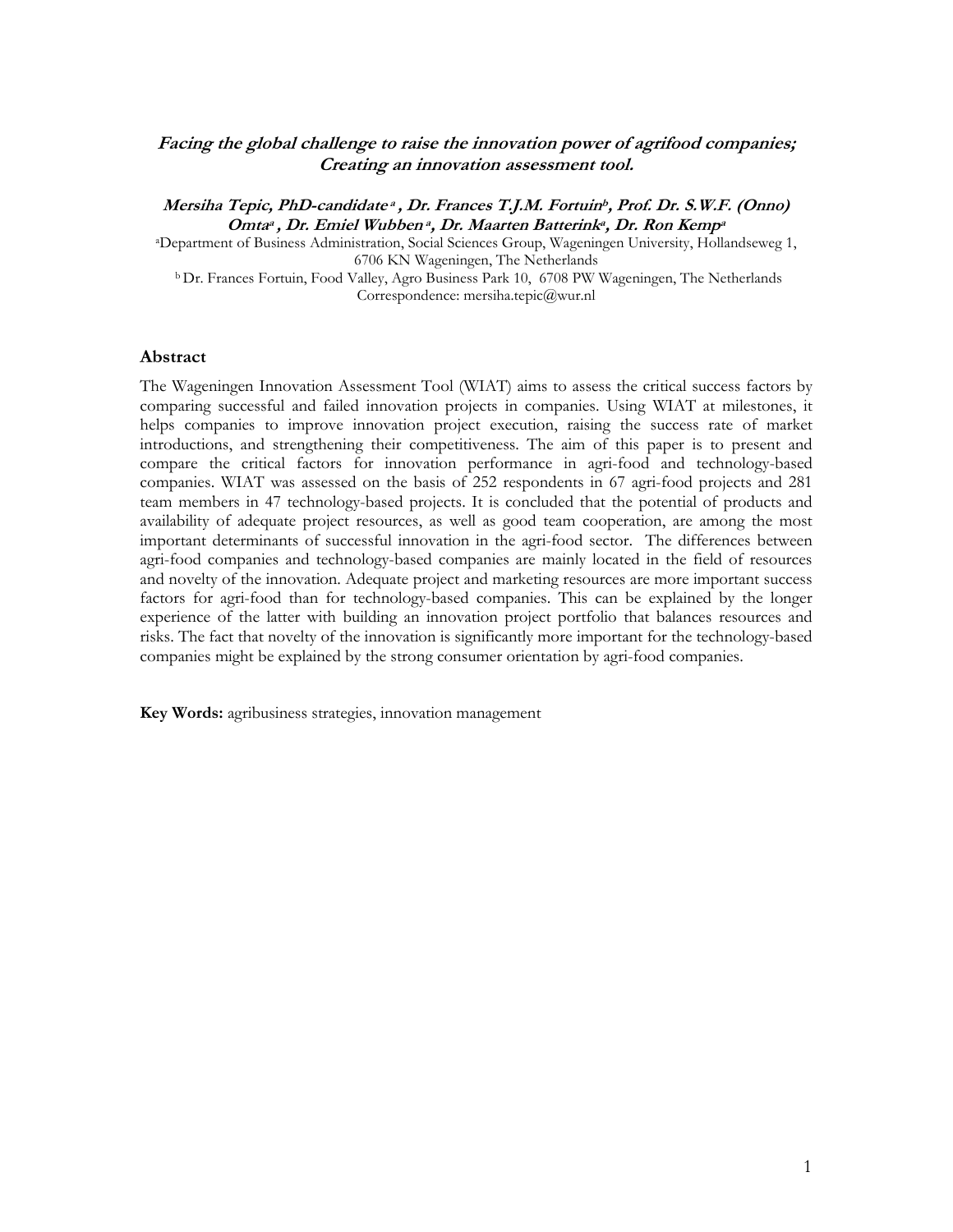### 1. Introduction

Sustained firm performance is dependent on the continuous improvement of new products due to the increased global competition, fast development of technologies and continuously changing customer demands. Consequently, it is not a surprise that innovation has received increasingly more attention in the literature and in practice over the years. Firms in the agrifood sector continuously face the challenge of raising their innovation power (Batterink, 2009). The scarce resources available must be attributed to innovation activities while often the outcome of these activities is far from certain. In order to reduce spillage of scarce resources, it is of crucial importance to find an adequate tool which helps companies to make the decision whether to stop, proceed or make an adjustment to their innovation activities at quite an early stage in the innovation process.

Over the years, different tools and techniques have been used to aid innovation processes, such as brainstorming, morphological analysis, synetics, the Delphi method, focus groups, concept testing, in-home use test, quality function deployment, limited roll-out, test marketing, marketing forecast models and computer forecasting (Hollander 2002, Nijssen & Frambach 2000). Reviews have been used to develop the Wageningen Innovation Assessment Tool (e.g. Booz-Allen & Hamilton, 1968; Cooper, 1993, Hollander, 2002; Jamrog, 2006). Wageningen Innovation Assessment Tool (WIAT) detects the strengths and weaknesses of innovation projects, in order to predict their success potential at the start and during the innovation process. While most of the previous studies have delved into other sectors and industries than the agri-food sector, WIAT focuses mainly on the application of the tool and collection of data in agri-food companies in order to strengthen the base of research in this area and contribute to the identification of a robust set of success factors in innovation projects in the agri-food sector. Specific focus on innovation projects in agrifood business has been specified in an earlier paper presented at IAMA and published in the International Food and Agribusiness Management Review (Fortuin, et al., 2007).

WIAT relies on subjective managerial input on multiple criteria (Saaty 1980) instead of purely objective data, to include perceptions and soft information of the innovation project team-members that is not (yet) expressed within the team (Batterink, 2009), for example due to social non-intervention mechanisms, functional specialization, or hierarchy. The analysis of results from the questionnaires may point at early warning signals, which can then be incorporated in discussions, learning, and decision making to enhance the chances to success of the project (Cooper and Kleinschmidt, 1987).

The application of WIAT to different companies over the years resulted in a dataset of considerable size, comprising 533 respondents and 114 innovation projects. The current size of the database enables statistical assessment of the reliability and optimality of the structure of the model behind the tool. Accordingly, in an attempt to present an adequate tool which helps companies to improve innovation project selection and execution, raising the success rate of market introductions, and strengthen their competitiveness, the objective of this study is to test and further improve the validity of WIAT by studying the construct validity and reliability of WIAT. A second aim of this study is to identify a number of critical success factors in innovation processes in the agri-food sector, while comparing the results to earlier findings. In addition, it is being analyzed which factors are more important for agri-food companies and which for the technology-based companies when the two are compared.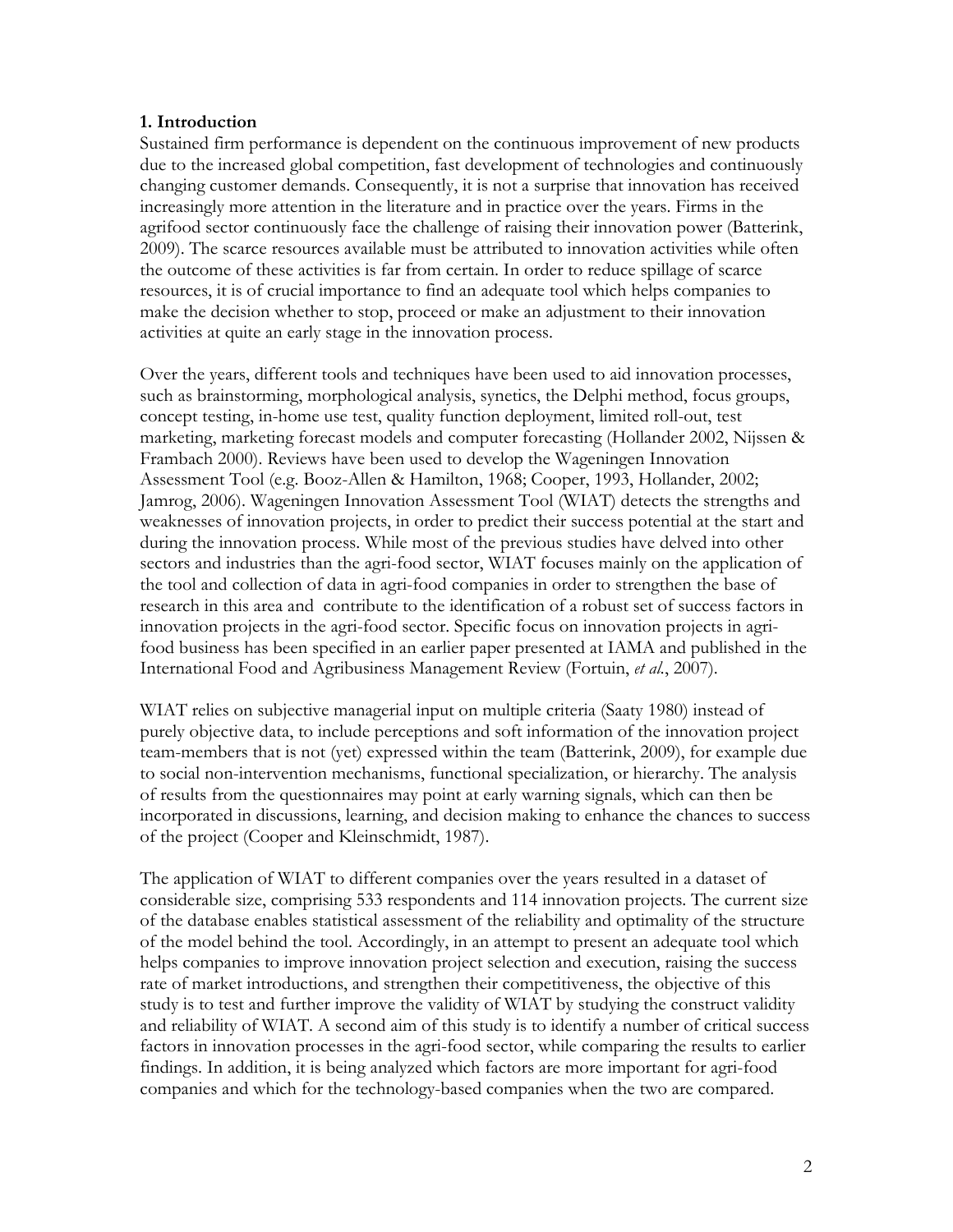# 2. Theory

# 2.1 Innovation

The economist Schumpeter (1934) defines innovation as a process of creative destruction, where the quest for profits pushes to innovate constantly, by breaking old rules to establish new ones. For Schumpeter, this implies not only the introduction of new products but also the successful commercialization of new combinations, based on the application of new materials and components, the introduction of new processes, the opening of new markets or the introduction of new organizational forms. Knight (1967) defines innovation as "the adoption of a change which is new to the organization and the relevant environment" (Knight, 1967, p.478). 'Innovation is not a single action but a total process of interrelated sub processes. It is not just the conception of a new idea, nor the invention of a new device, nor the development of a new market. The process is all of these things acting in an integrated fashion' (Myers and Marquis, 1969). Process is the structure of activities and actions which an organization undertakes in order to achieve its goals. Most companies organize the innovation process in projects. Innovation projects can be defined as "determined plans and routes of development and implementation with the aim to deliver a new product to the market, or new (manufacturing) processes to business" (Fortuin, et al., 2007, p.4). The stage gate model is often used in order to assess the innovation process by assessing at each stage whether to stop, proceed or change the project. In innovation projects, often crossfunctional teams with members from R&D, marketing, manufacturing, and purchasing, cooperate through these stages of idea generation, idea selection and formulation, development of the product/process, testing the product/process, all the way to the actual introduction of the product into the market. The success of a project is heavily dependent on experience and the project context which makes it very difficult to determine what the exact factors are which lead a project to result in success or failure. The limitation of the stage gate assessment is that it only evaluates whether the expected outcomes of the stage in question have been achieved without assessment of how well the innovation process has been executed. The stage gate evaluation does not reveal where the strong and weak points of the followed approach are located.

Fortunately, over the years different studies have delved into the critical success factors in innovation projects. In the review of the past studies on this topic, we will discuss the elements which have been defined as critical to success in innovation projects. It must be noted that most of these studies have been performed in the field of product development projects in high-tech industries, such as the biotech or pharmaceutical industry. Industries, such as the agri-food industry, where predominantly low- to medium-tech innovations are being undertaken, acquired considerably less attention. Due to the fact that the database under study in this paper contains mainly data from agri-food companies, we will compare our findings not only to the success factors identified by the studies which have been performed mainly in the field of medium and high-tech industries, but also to the findings from studies which have delved into the success factors in innovation projects in the agrifood industry.

# 2.2 Drivers and barriers to innovation

Previous research on factors influencing innovation projects in companies may be predominantly characterized as applied research. The empirical research focused either on factors leading to success (Globe, Levy and Schwartz 1973), factors leading to failure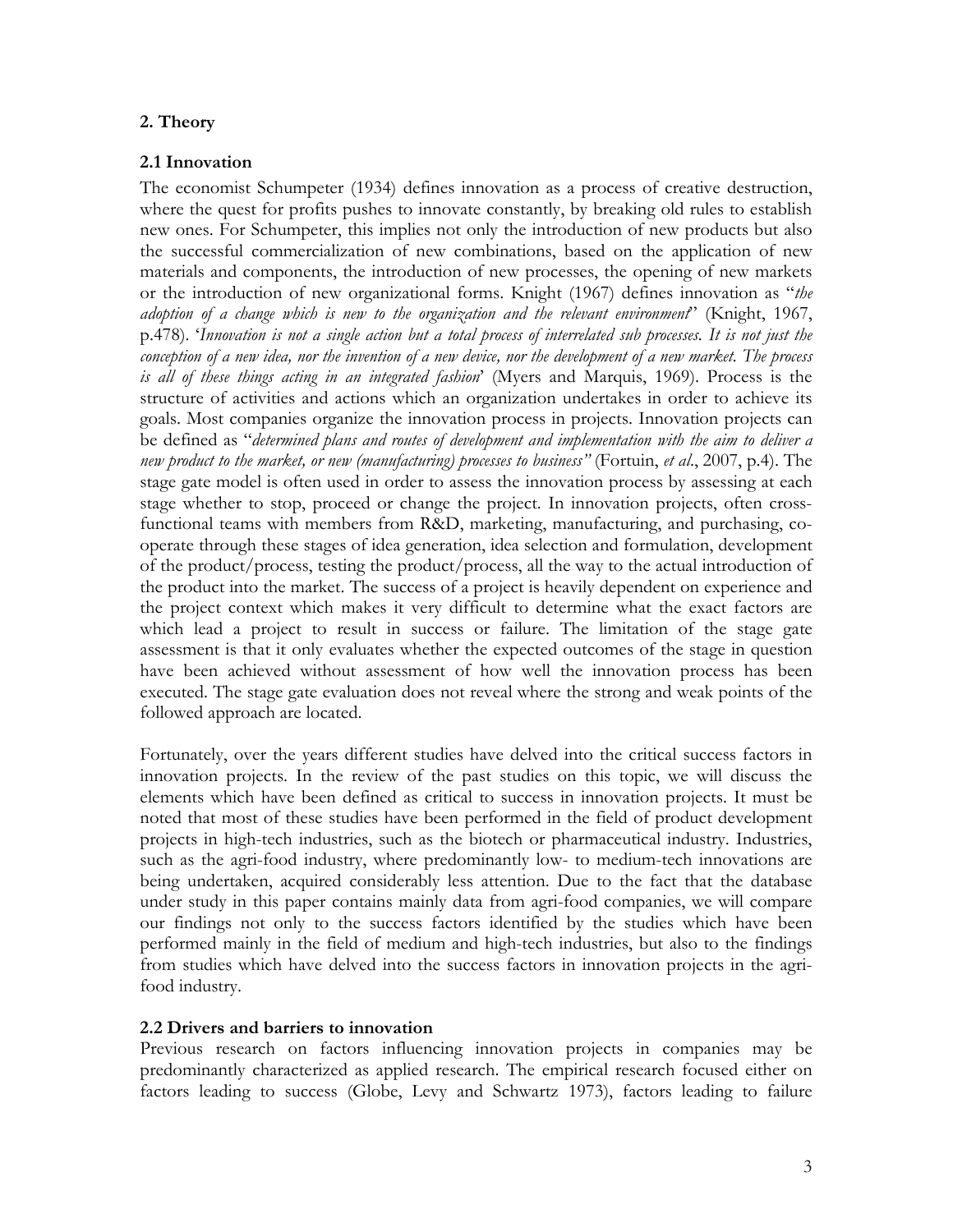(Davidson 1976, Hopkins and Bailey 1976; Lazon 1965) or factors that distinguish between success and failure. Brown and Eisenhardt (1995) highlighted three key aspects from past research. First of all, they discern a number of studies, such as the SAPPHO studies (Rothwell 1972; Rothwell et al 1974) and research building on Myers and Marquis (1969), where the emphasis is laid on good planning and implementation, as well as on appropriate and sufficient support to innovation activities as key to success of innovation (Barczak 1995, Calantone et al 1997, Song and Parry 1996). With regard to the planning before the development phase, the preparations for the project include: the first broad evaluation of ideas, execution of technical and market-directed feasibility studies and a commercial evaluation of the innovation project (Barczak 1995, Calantone et al 1997, Song and Parry 1996). Secondly, communication among the project team members, and between the team members and outsiders, as one of the key factors which stimulates performance of the development teams is identified to constitute another important element for successful innovation (Allen, 1966; 1969; 1977). Thirdly, successful product development is seen as a balancing act between relatively autonomous problem solving by the project team on the one hand and strong project management and an overarching product vision on the other (Imai, 1985). Therefore, the organization of work, development process and the product concept require thorough attention if successful innovation is to be achieved.

Other reviews of previous research bring another important element to the surface, the focus on the market. Different dimensions are identified as underlying this aspect. Regular commercial assessment during all phases of the innovation process is crucial as it serves as basis for the decision whether to redefine or terminate a project at certain milestones (Song and Parry 1996). Usually poorly designed projects run too long, as early intervention is considered too sensitive. Therefore, regular assessment, including timely and consequent termination of unprofitable projects could assist to reduce this problem. Secondly, orientation of the innovation process to the market involves the accurate prediction of market potential (Balbontini et al. 1999) and competition observation (Calantone & Benedetto 1988, Mishra et al 1996). Ernst (2002) argues that this information should be updated regularly during the entire innovation process. In line with high quality market research regarding the understanding and evaluation of customer needs (Atuahene-Gima 1995, Souder et al 1997; Mishra et al. 1995; Parry & Song 1994) is the active involvement of 'lead users' in the innovation process (de Brentani 1989; Rothwell et al. 1974; Von Hippel, 1986). Lead users face needs that will be general in a marketplace, however they encounter these needs much earlier than the mass customers. Therefore, involvement of lead users in the innovation process gives companies the opportunity to anticipate market needs.

Cooper and Kleinschmidt proposed that success of innovation projects is mainly determined by the interaction between the market environment, strategic considerations and the execution of the innovation projects. Montoya-Weiss and Calantone (1994) added organizational aspects to this list. These success factors comprise internal as well as external (or contextual) factors. The internal factors are those that can directly be influenced by the management. Under strategic factors are allocated product advantage or superiority; marketing synergy or the fit between the needs of the project and the firm's resources and skills with respect to sales-force, distribution, etc; technological synergy or the fit between the needs of the project and the firm's resources and skills with respect to R&D, etc.; the fit between the company's positioning/corporate strategy and the project; the compatibility of the resource base of the firm with the requirements of the project (capital, facilities, etc.).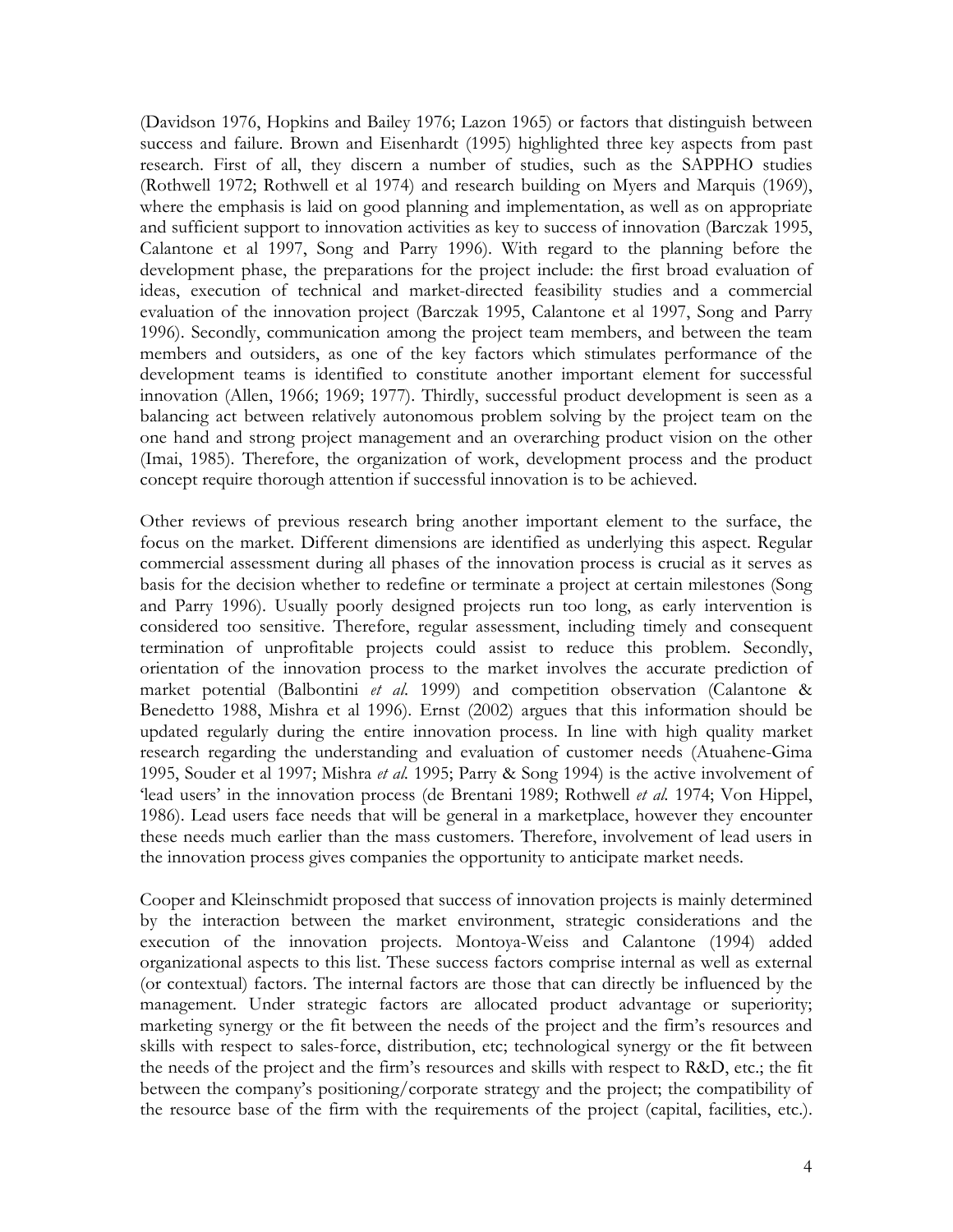Part of the process development factors are protocol or the firm's knowledge and understanding of specific marketing and technical aspects prior to the project; proficiency of predevelopment activities includes undertaking a set of "up-front" activities like initial screening, preliminary market and technical assessment, detailed market research, etc,; proficiency of technological-related activities (in-house testing, pilot production, production start-up, obtaining necessary technology); top-management support in terms of commitment, involvement and control of the project; speed of development and introduction to the market; the costs of the project or product development; as well as continuous financial and business analysis during all of the stages (development, prior to commercialization and full-scale launch). Organizational factors are related to the internal communication and coordination between the different departments and other aspects of the organization structure of the firm such as the existence of cross-functional teams, level of centralization, reward structure, etc.

External factors may have a direct impact on the accomplishments of the innovation process, but are not directly controllable by the management. External factors primarily relate to market circumstances, technology development (outside the firm), and chains and networks issues (Omta, 2002). In the case of markets and technology, these factors refer to turbulence, degree of complexity, dynamics and unpredictability (market potential or the demand size and growth; market competitiveness or the intensity of competition in the particular market; environmental risks and uncertainties such regulatory restraints). Factors at the chain and network level relate to the balance of power throughout the chain.

### 3. Conceptual background of WIAT

While making use is of existing knowledge and previous studies, such as the Rothwell's (1972) SAPHHO study, Cooper identified a group of project-related success factors which, although regarded as invisible, are controllable and discretionary (Cooper, 1999). On the basis of this he developed a new assessment tool, NewProd. This tool assesses a number of product development factors related to the company, the product and the market (Cooper 1979). The 48 variables were combined into eight factors: 1) product superiority and uniqueness, 2) project company resource capability, 3) market need, growth and size, 4) economic advantage of the product, 5) newness to the firm, 6) technological resource compatibility, 7) market competitiveness and 8) product customization or specialization. These factors were used to predict the probability that the new product will be profitable for the company. Newprod resulted in an increased understanding of project strengths and weaknesses and generated more insight into the risks, uncertainties and critical attention areas. It provides valuable inputs to go, kill or redirect decisions which resulted in improved resource allocation and it encouraged team building, as using the tool, members of the project team developed a shared vision and direction for the project. As a follow-up to Newprod, Hollander (2002) developed Genesis. Compared to NewProd, Genesis shifts the focus from the company to the team, including items communication and coordination, that proved among the most important determining factors for innovation success. The design of Wageningen Innovation Assessment Tool (WIAT) is related to the NewProd model (Cooper, 1992), but the structure of the model is more directly based on the Genesis model (Hollander, 2002). The conceptual structure of the 53 statements in WIAT encompasses a number of company-internal and a number of external-environment factors (see above the explanation of internal and external factors). The internal dimensions are company (projectcompany fit and project resources), team (communication) and product (product superiority and product aspects). The contextual dimensions represent market (competition, volume and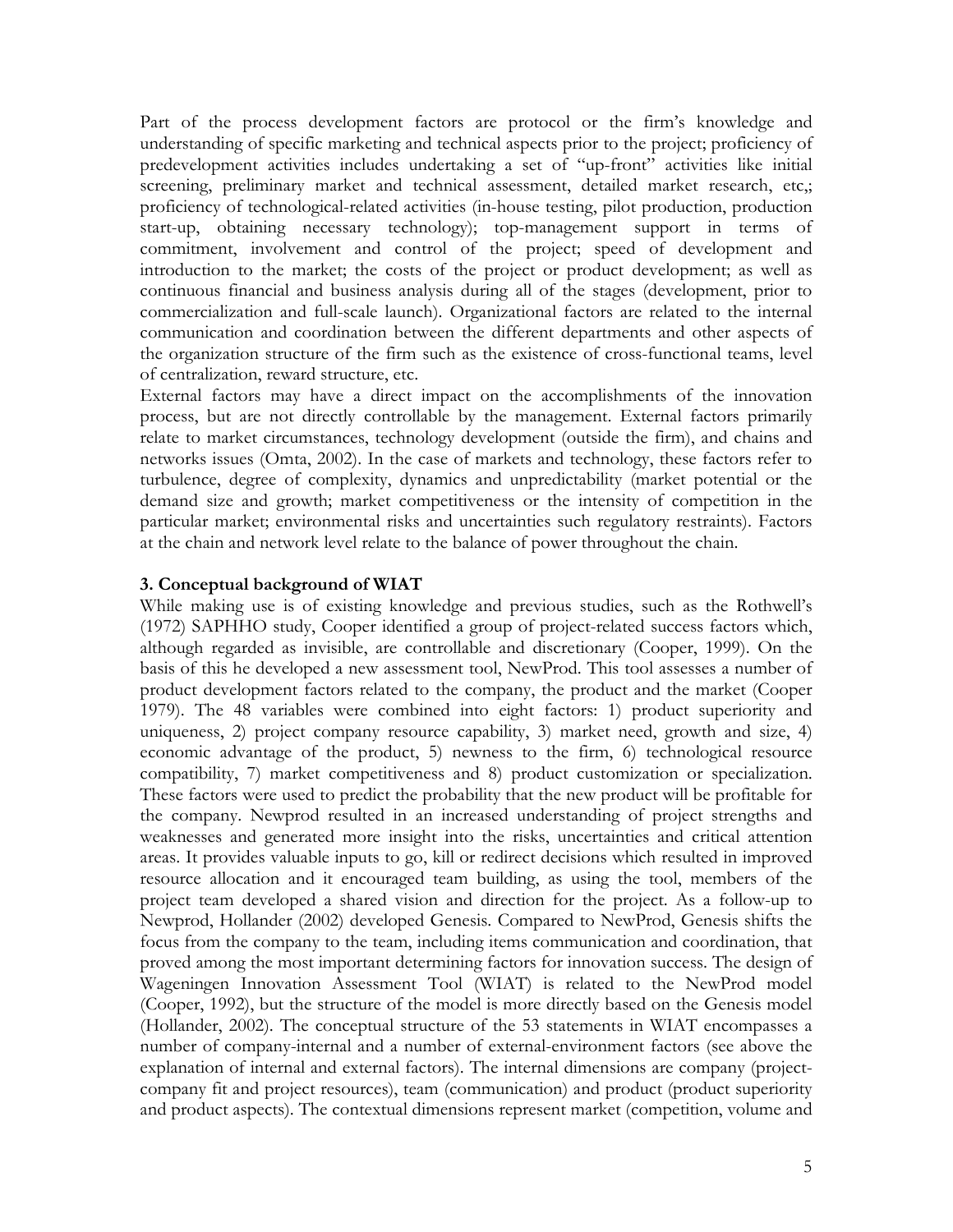environment) (see Figure 1). The detailed description of statements used in the questionnaire is set out below.



Figure 1 Genesis questionnaire model (Hollander, 2002)

### 3.1 Comparison of agri-food and technology-based companies

Studies on critical success factors in innovation projects have been conducted in different areas which leads to the compilation of a broad range of aspects assumed as critical for the success of innovation. Recent studies, while building on past findings, pay more attention to the contextual factors which co-influence the success of innovation projects or new product development (Song & Noh 2006, Blindenbach-Driessen & Ende 2006, Fortuin 2007). In other words, more attention is paid to differences in industries, countries but also size and type of companies, supplier orientation, novelty of products, high/low technology industry, etc. For example, Blindenbach-Driessen & Van den Ende (2006) focused solely on projectbased firms. Song and Noh (2006) investigated new product development in Korean firms. WIAT is designed with the focus on the Dutch agri-food sector (Fortuin, 2007). This shift from a broad to a specific context is expected to improve the specificity of the factors relevant to innovation projects in a particular field.

Even though previous studies are conducted in different areas, most of these studies are represented in chemical, software, electronics or banking industries (Ernst, 2002), while the number of studies in the agrifood sector is highly limited. Pannekoek et. al. (2005) examined 74 entrepreneurial innovation projects in Dutch greenhouse horticulture whereupon they concluded that product superiority and cooperation with supply chain partners represent the most important success factors for entrepreneurial innovation. Batterink et. al. (2006) indicate that a strong market orientation is important for innovating agrifood companies. Economic considerations and insufficient innovation competencies are identified as barriers to innovation in the agrifood sector (Batterink *et al.*, 2006; Garcia Martinez & Briz, 2000), as well as a lack of concrete guidelines for the effective implementation of consumer oriented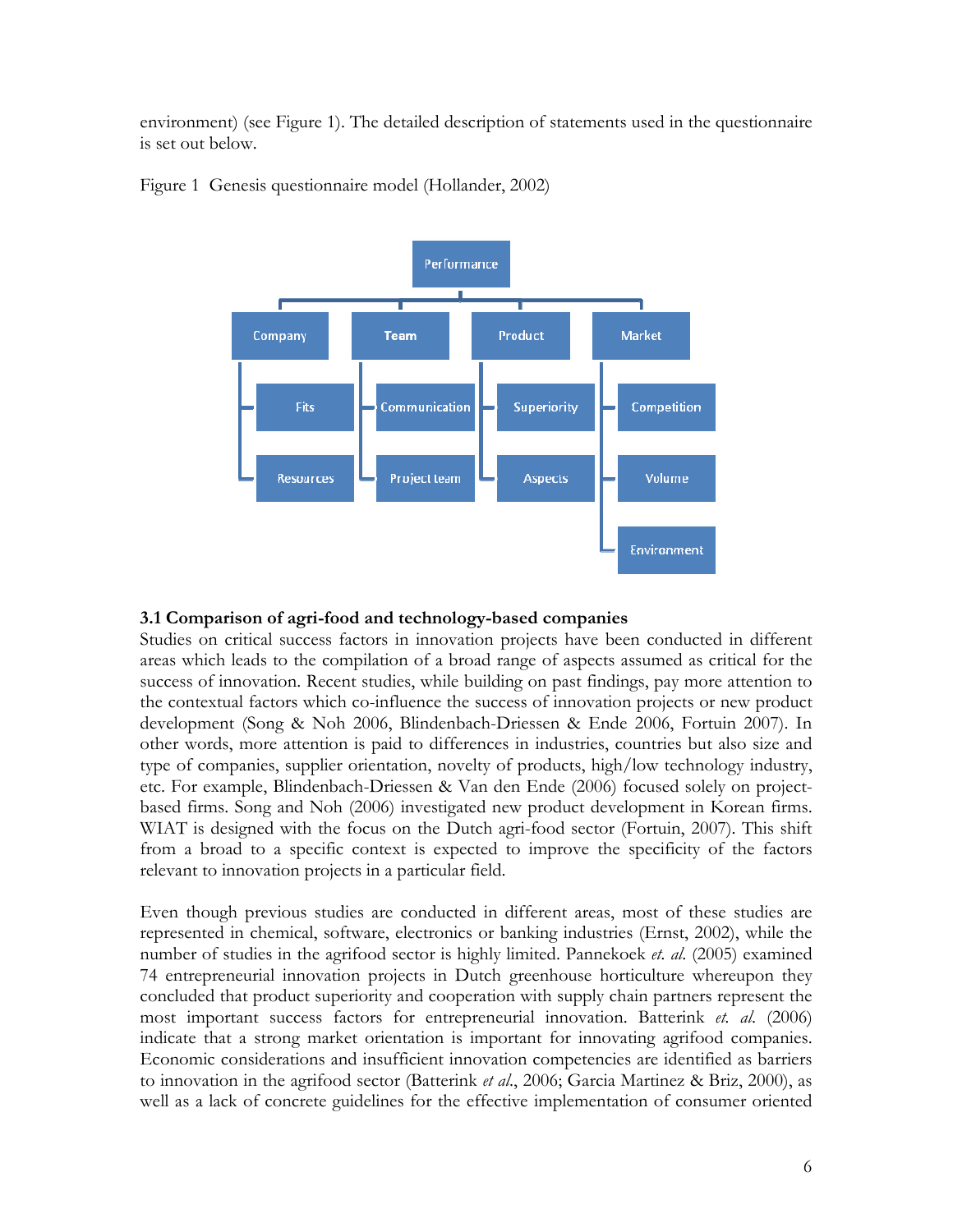food development, the sequential approach of the innovation process and the lack of intraand inter-organizational coordination or integration of research and development (R&D) and marketing activities and know-how (Costa and Jongen, 2006).

On the basis of these previous findings that product superiority is an important factor for innovating agri-food companies and that the agri-food sector is characterized by a strong market orientation, we expect that the results from our comparison tests will show that agrifood companies will score high on product superiority and potential of the product to succeed in the market. Due to their strong focus on the market and the customer, we expect the agri-food companies to score low on product or technological novelty. Strong orientation towards the market and customers usually results in incremental improvements to products or perhaps company-processes (with the purpose to lower prices) rather than technologically complex and highly innovative products, resulting from technological developments. In contrast, it is expected that novelty of the innovation and technological novelty stand out among the crucial factors for successful innovation in the case of the technology-based companies, because their continuous drive for innovation, enticed by the environment wherein they operate.

Following Batterink *et al.* (2006), it is expected that the availability of resources to dedicate to innovation projects will be among the key factors for successful innovation projects in the agri-food. Especially because this is identified as one of the bottlenecks in the agri-food sector, it is expected to illuminate as one of the key aspects where the difference between the successful and failed projects lies. Also in comparison to the technology-based companies, agri-food companies are expected to show a greater importance of the availability of adequate financial, technical, managerial, production and marketing resources as key to successful innovation projects. The greater experience with innovation, and with this a larger pool of resources to attribute to innovation projects, in the case of technology-based companies leads to the expectation that the factors project and marketing resources, although also important for the technology-based companies, are expected to constitute less of a barrier for the latter companies and therefore show to be of higher importance for the success of innovation in the agri-food sector.

As identified by Costa and Jongen (2006), integration of people from different departments or disciplines (cross-functional teams) and concrete guidelines in innovation processes seem not to be the strongest skills in agri-food companies. Therefore, we expect that the factor team cooperation will stand out as crucial for success in innovation project in agrifood companies. However, if we assume that the nature of innovation in the technology-based companies is somewhat more driven by novelty of products, the expectation is that team integration of a greater number of experts and departments is more important for the technology-based companies than for agri-food companies which innovate in a marketoriented way. Therefore, team cooperation is expected to be of great importance for these companies as well.

# 4. Data collection

Data were collected from 114 successful, failed and running projects from agri-food and technology-based companies, characterized by the presence of a Research and Development (R&D) department and a significant budget to innovation activities. In the comparison tests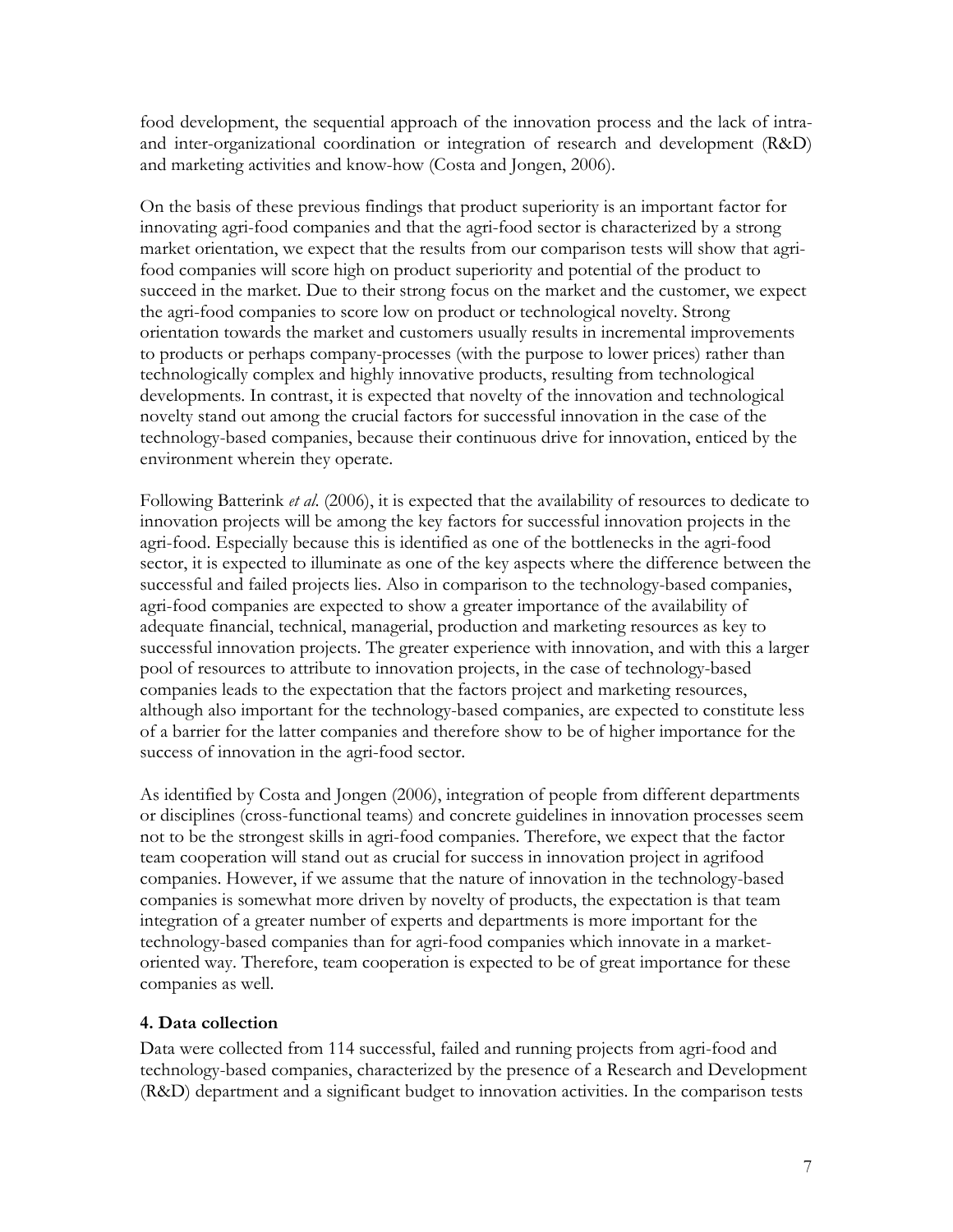we included large companies from both, the agri-food and the technology-based companies. Large companies are defined as companies with more than 250 employees and an annual turnover of more than €50 million.

 In each of the participating companies contact was established with the R&D/innovationoriented department, or the project manager from the business unit which deals with innovation in the company, project entrepreneurs or experts, by telephone to explain the intention of the study and to secure a commitment. Subsequently, a number of successful and failed innovation projects conducted by the company are selected, to which the running innovation projects can be compared. "Successful projects are defined as projects that not only are a success in terms of engineering/technological accomplishment, but also perform well after market introduction and generate substantial sales for the company. Failed projects are projects that are either stopped before project completion or market introduction, or prove to be a failure in the market" (Fortuin et al., 2007, p.7).

The present study employs a survey method to collect information on the innovation projects. A meeting is organized with the project leader to complete a questionnaire with general questions about the company profile, the cooperation and sources of information relevant for the project and to adapt the WIAT questionnaire to the specific situation of the innovation project at hand. The tailor-made questionnaire is finally administered to the project team members (sometimes extended with external experts familiar with the project) who are in the appropriate position to provide the necessary information. The minimum number of evaluators of a project was 2 and the maximum was 11 (Fortuin, et al., 2007). The multi-respondent technique enables triangulation of data and reduction of respondent bias.

This questionnaire makes use of a 10 point Likert-scale<sup>1</sup> which gives the respondent the possibility to indicate the agreement with the statement and a 10 point certainty<sup>2</sup> scale which enables us to calculate average answers score, standard deviation on the answer scores, the average certainty scores and the standard deviation on the certainty scores. Analysis of these scores gives a first impression on the situation in the project. The results are compared with the database of the already assessed projects. Final discussions with the team members lead to defining practical suggestions for improvements in the company's innovation projects. The data on the ex-post projects are collected in the same manner as in the case of the running projects. The respondents are asked to answer the questions as if the project was still taking place in order to reduce bias caused by retrospective data collection. For the projects assessed ex post, the same methodology was applied as for the running projects. Although this approach does not eliminate the response bias, it has proven to be effective (Cooper, 1985).

# 5. Measures and methods

The WIAT questionnaire items are presented here. The two factors under the company construct are project-company fit and project resources. The project-company fit 8-items factor measures to what extent the innovation project fits the company strategy. The 7-items project resources factor measures the level of adequacy of resources and skills devoted to the

<sup>-</sup> $1 1 = I$  totally disagree with this statement and  $10 = I$  totally agree with this statement

 $2$  1 = I am completely uncertain about my assessment of this statement, and 10 = I am completely certain about my assessment of this statement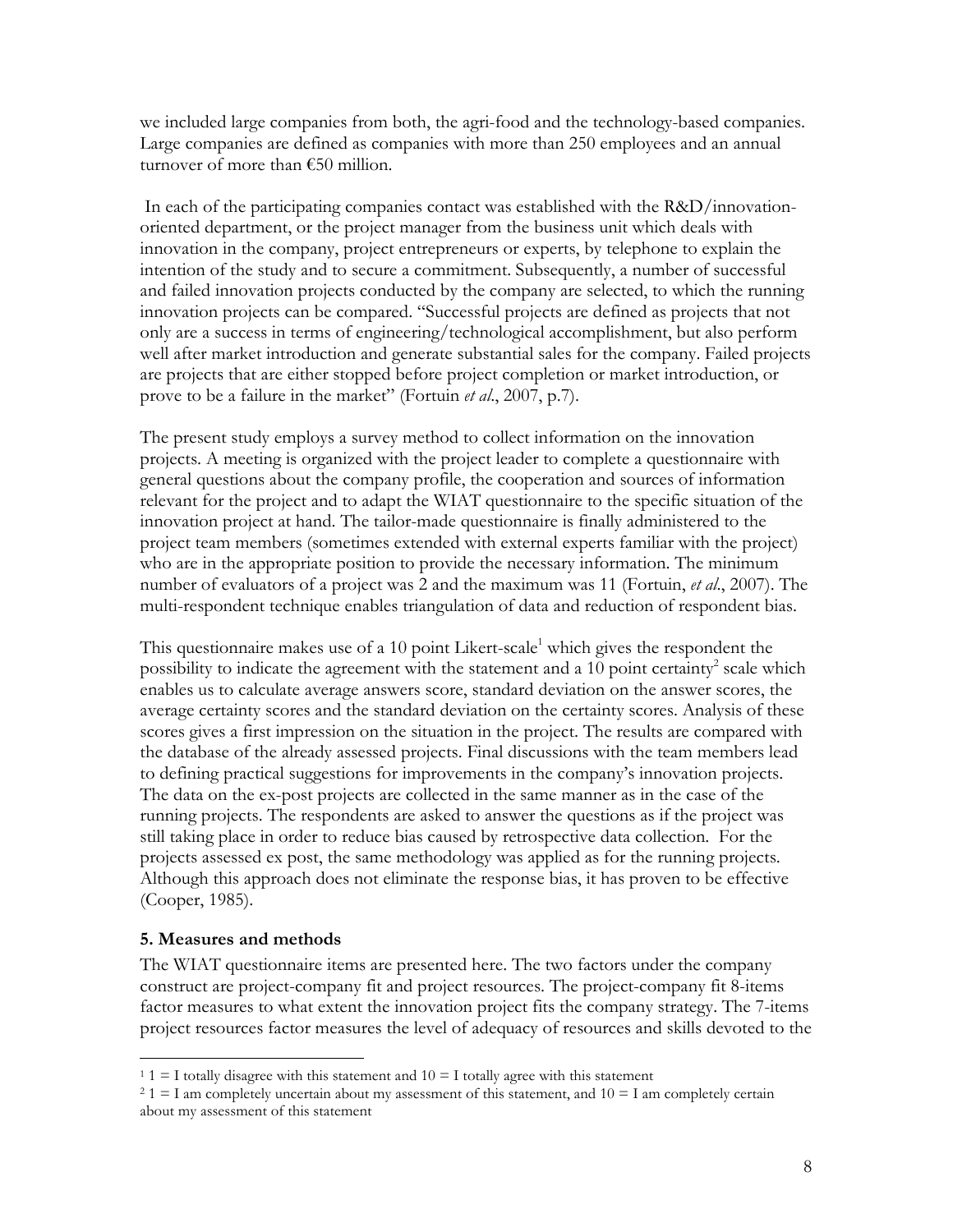project. The team construct is indicated by a single factor, team communication. The 8 items under this factor measure the extent to which the team members in the project work in an integrative manner. Part of the latter are good technical and communication skills as well as sufficient decision making authority. Under the product/process level two factors are scrutinized, product superiority and product aspects. On the basis of 9 items, the extent to which a product possess distinctive features (a higher quality or unique features) compared to competitors' products, economic advantage, meets certain customer demands, and has a higher probability of achieving success in the market is measured. Three factors are measured under market, market competition, market volume and market environment. Here, the extent to which a new product has the possibility to be sold at the numbers predicted, the extent to which the new product is able to compete with other products or substitute products in the market. In short, on the basis of 14 items, the level of competition and the market attractiveness as well as the level of hostility of the (institutional) environment is measured. Performance is measured along three dimensions: project, process and future performance. On the basis of 7 items, it is being assessed whether the project is executed within planning and budget, and to which extent the original project objectives are fulfilled. It also measured the extent to which the products benefits end-users, is expected to earn money for the company, spin-off products are expected to follow and improvement of customer loyalty is probable. The individual items are incorporated in Table 2.

In order to enhance the statistical quality, first we studied construct validity or the degree to which a measure of a concept truly reflects that concept (Bryman & Bell, 2003). More specifically, internal reliability refers to whether indicators, that make up a scale or index, are consistent (Bryman & Bell, 2003). The optimal structure is reached when the factors are both conceptually meaningful in explanation, and statistically efficient, in particular when each variable significantly loads on one factor only. In order to test and further improve the validity of WIAT we used various methods. After the process of refining of the factors through exploratory analysis, reliability tests were carried out to show the stability and strength of the factors or the construct validity of the tool using Cronbach's alpha (Cronbach, 1951; Churchill, 1979).

Principal Component Analysis (PCA) and Varimax Rotational method was used. The Exploratory Factor Analysis (EFA) provides an initial indication of common factors along with factor weights, factor intercorrelations and unique variances of the attributes (Tucker and MacCallum 1997; Hair et al, 1998; Field, 2000). It determines how many factors might be present and gathers indications of their nature and relationships, which should lead to a better understanding of the factors observed. A second goal of EFA is to achieve datareduction through identifying representative variables, from the larger set of variables, to reduce the workload in gathering data and simplify subsequent analysis (Hair et al, 1998).

Secondly, we performed a number of comparison tests in order to find out which critical success factors in innovation projects in the agri-food can be detected on the basis of the current dataset. In addition, it is being analyzed which factors are more important for successful innovation in the agri-food companies and which for the technology-based companies, when the two are compared.

### 6. Results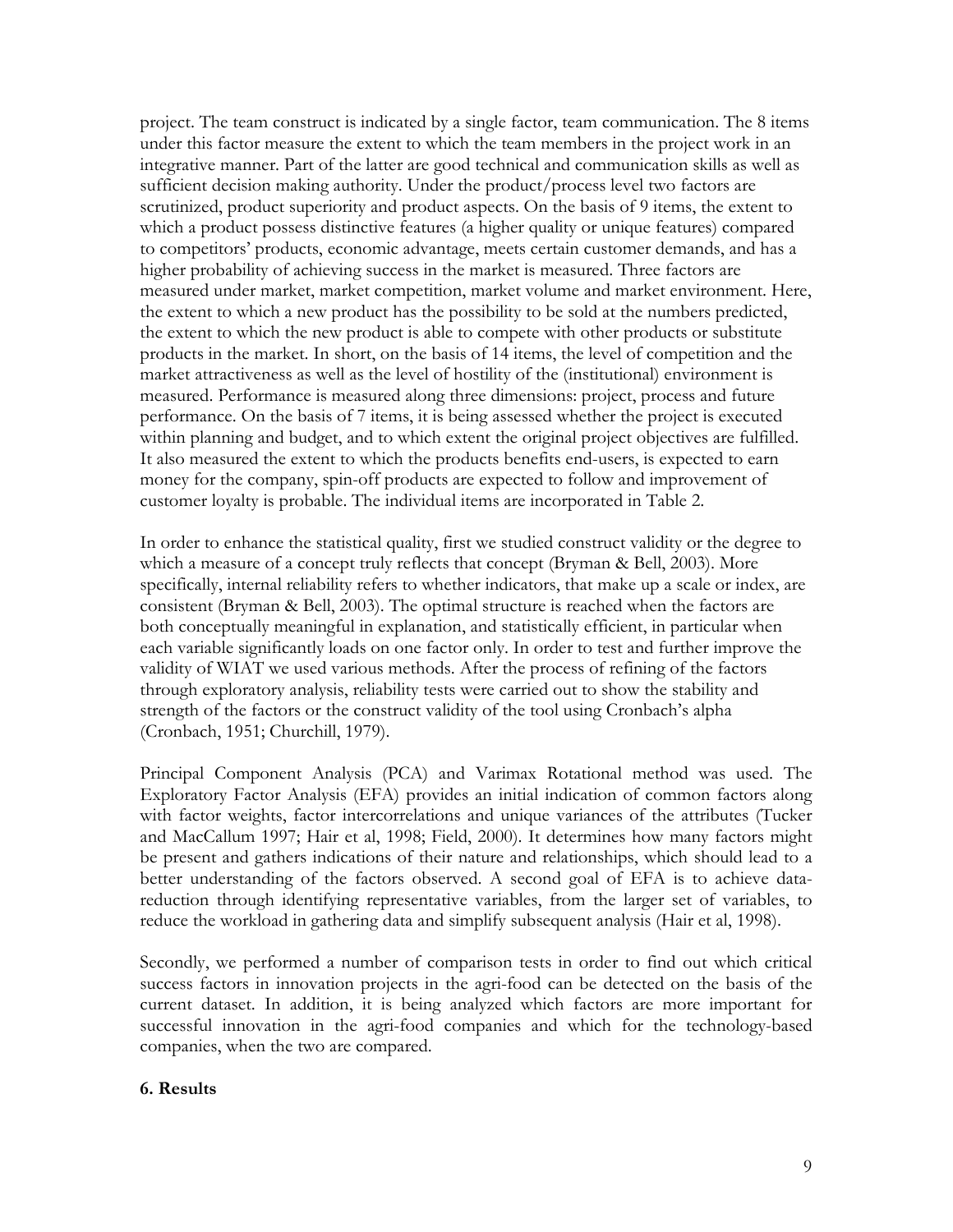Prior to the Exploratory Factor Analysis (EFA), we checked and corrected the data on descriptive statistics and missing values. In addition to the descriptive statistics, we analyzed the normality of the distribution of the data on the basis of the values of kurtosis and skeweness. Especially the latter are useful to assess objectively the normality of the distribution. For all of the variables, the values of kurtosis and skeweness do not deviate much from the desirable value, which is zero. Significant values of the Kolmogorov-Smirnov test confirm a slight deviation from normality in our dataset. However, factor analysis can still be conducted because the additional assumptions and requirements for factor analysis are met<sup>3</sup>.

Missing values have been examined and those cases where a large number of data was missing have been deleted. Where possible, we have executed imputation on the data on the basis of the mean scores for each factor in the conceptual structure, at the respondent level. This is based on the assumption that a value derived from all other observations in the sample is the most representative replacement value (Hair et al, 1998). We started the analysis with 655 respondents and 155 projects. However, because of the large number of missing values, we continued the analyses with 533 respondents and 114 projects.

| Data set                 | No. of resp.<br>Before | No. of resp.<br>After | No. of projects<br>Before | No. of projects<br>After |
|--------------------------|------------------------|-----------------------|---------------------------|--------------------------|
| WIAT set                 | 555                    | 533                   | 155                       | l 14                     |
| Technology-based sub-set | 311                    | 281                   |                           |                          |
| Agri-food sub-set        | 344                    |                       | 108                       |                          |

Table 1 Number of respondents and projects in the data-set before and after the deletion of cases

### 6.1 Factor analysis

Turning to the explorative factor analysis, we have examined the Kaiser-Mayer-Olkin (KMO) of Sampling Adequacy and Bartlett test of sphericity, the degree of multicollinearity and the measure of sampling adequacy (Hair et al, 1998). The  $KMO<sup>4</sup>$  value of 0.874 indicates that patterns of correlations are relatively compact which means that factor analysis should yield distinct and reliable factors (Field, 2000). The anti-image matrix indicates Measures of Sampling Adequacy (MSA) well above the minimum of 0.5 which means that we can take all the variables into account when performing the factor analysis. The Bartlett test of sphericity is highly significant ( $p= 0.000$ ) in our case, which tells us that significant relationships between the variables in our dataset are present which is desirable when performing factor analysis. There is a limited degree of multicollinearity in our case, however as Hair et al. (1998) state, even if there is some degree of multicollinearity it is possible to continue with factor analysis.

Initially factor analysis at respondent level was run to trace the useful number of independent factors. Latent root or Eigenvalues served as criterion to extract the factors for the first attempt of interpretation, with 1.0 as the convenient cut off value. Only factor

<sup>-</sup><sup>3</sup> There is already an underlying structure that exists among the variables in the dataset as explained in the literature review. The dataset contains more than 50 observations, which is the minimum required sample size. Also, there are at least five variables for each proposed factor and the sample size has more observations than variables. In addition, the number of observations per variable is more than ten (Hair et al., 1998; Tabachnick and Field, 1996).

<sup>4</sup> "The KMO statistic represents the ratio of the squared correlation between variables to the squared partial correlation between variables" (Field, 2000, p.455).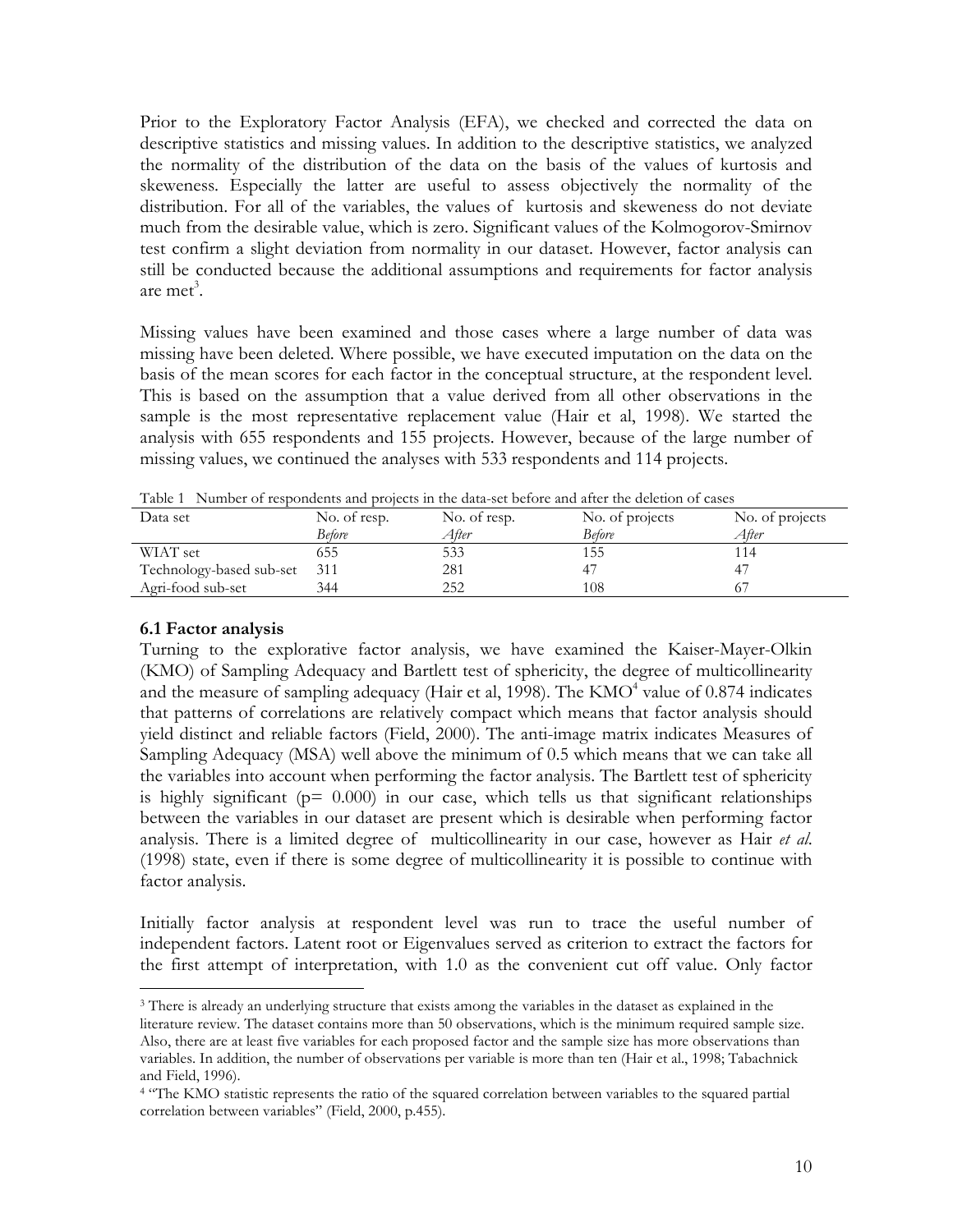loadings higher than 0.4<sup>5</sup> are taken into account. Our intention was to 'let the data speak' or in other words to find out what the consequences would be for the initial conceptual structure when the compiled dataset is tested in an explorative fashion. The iteratively-run explorative factor analysis resulted in 9 components. While combining the results from the actor analysis with reliability tests (Cronbach alpha) we came to the conclusion to retain a structure which is conceptually and statistically meaningful, containing 9 factors and 41 variables (see Table 2), in comparison to the initial 53 items. Due to the new component structure which followed from the factor analysis, we had to attach new labels to certain factors or re-label some of the factors on the basis of conceptual considerations. Reallocation of certain items resulted in the following categorization of the factors: product, project and market. Under product we find two dimension of novelty. Novelty of the innovation to the company counts 6 items from the initial factor 'project-company fit' and the technological novelty includes 3 items from the initial factor 'product aspects' and 1 items from 'project-company fit'. Under product, we find also the factors superiority and potential. Superiority contains 5 items mainly from the initial factor 'product superiority'. Product potential contains mainly items from the previous concept 'market volume' and counts 6 items. Under the category project, we find team cooperation and two dimensions of resources, general resources and marketing resources. Team cooperation contains 8 items, stemming from the previous factor 'team communication'. Resources are divided into general resources counting 4 items and marketing resources containing 3 items. The last category, market, includes entry barriers and competition. Each of the two factors count 3 items from the initial factor 'market competition'. Combining the reduction of variables and the reshuffling of items, while renaming the factors, we generated a new structure of the WIAT conceptual model (see Table 2 and Figure 2).

<sup>&</sup>lt;sup>5</sup> Given the sample size above 500, factor loadings of .40 and higher, are considered significant for interpretative purposes (Hair et al 1998).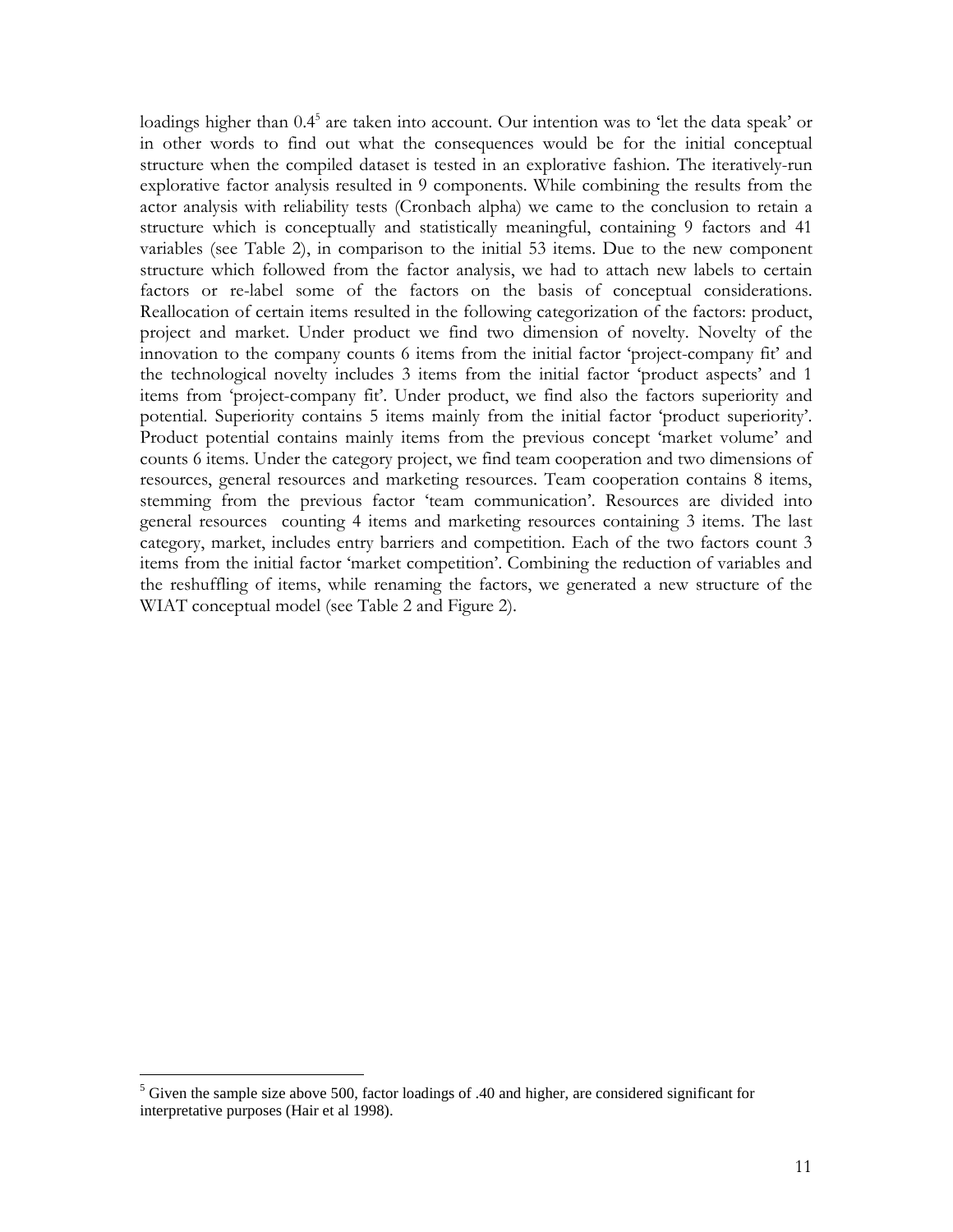Table 2 Structure of the WIAT dataset

| Factors and variables                                                                                     | Loading      |
|-----------------------------------------------------------------------------------------------------------|--------------|
| Product                                                                                                   |              |
| Novelty $\alpha$ = 0.757                                                                                  |              |
| The potential customers for this product are totally new for the company.                                 | .614         |
| The nature of the production process is totally new for our company.                                      | .590         |
| The distribution system and/or type of sales-force for this product is totally new to our company.        | .784         |
| The type of advertising and promotion required is totally new to our company.                             | .768         |
| The competitors we face in the market for this product are totally new to our company.                    | .671         |
| Technological novelty $\alpha$ = 0.797                                                                    |              |
| The technology required to develop this product is totally new to our company.                            | .661         |
| Our product is highly innovative and totally new to the market.                                           | .651         |
| Our product is a very high technology one.                                                                | .783         |
| Our product is mechanically and/or technically very complex.                                              | .778         |
| Superiority $\alpha$ = 0.813                                                                              |              |
| Our product will be clearly superior to competing products in terms of meeting customers' needs.          | .736         |
| Our product will be of higher quality than competing products.                                            | .641         |
| Compared to competitive products, our product will offer a number of unique features or attributes to the | .689         |
| customer.                                                                                                 |              |
| Our product will permit the customer to do a job he/she cannot presently do with what is available.       | .633         |
| Our product will be first into the market.                                                                | .627         |
| Potential $\alpha = 0.816$                                                                                |              |
|                                                                                                           |              |
| The monetary value of the market (either existing or potential market) for this product is large.         | .527         |
| The market for this product is growing very quickly.                                                      | .685         |
| Potential customers have a great need for this type of product.                                           | .744         |
| The customer will definitely use the product.                                                             | .669<br>.672 |
| This product has a high potential (i.e can additional products, multiple styles, price ranges).           | .702         |
| This project will contribute to the competitive advantage of the company.<br>Project                      |              |
| Team cooperation $\alpha = 0.858$                                                                         |              |
| I have enough communication with my team members to do my work efficiently and in an effective way.       | .702         |
| The portfolio management has explicitly expressed its commitment to the project team.                     | .591         |
| The performance requirements for this project are clear for me.                                           | .679         |
| In a new project I surely want to participate in the current team again.                                  | .727         |
| I completely understand the potential problems of the project.                                            | .611         |
| If I doubt the opinion of a team member I will surely confront this member with it.                       | .476         |
| All our team members are focused on "collecting" knowledge for our project.                               | .725         |
| I am completely satisfied with the product development process used.                                      | .711         |
| Resources $\alpha = 0.755$                                                                                |              |
| Our financial resources are more than adequate for this project.                                          | .610         |
| Our management skills are more than adequate for this project.                                            | .523         |
| Our engineering skills and people are more than adequate for this project.                                | .692         |
| Our production resources or skills are more than adequate for this project.                               | .653         |
| Marketing resources $\alpha = 0.827$                                                                      |              |
| Our marketing research skills and people are more than adequate for this project.                         | .760         |
| Our advertising and promotion resources and skills are more than adequate for this project.               | .839         |
| Our sales and/or distribution resources and skills are more than adequate for this project.               | .730         |
| <b>Market</b>                                                                                             |              |
| Entry barriers $\alpha$ = 0.619                                                                           |              |
| There is a strong dominant competitor $-$ with a large market share $-$ in the market.                    | .723         |
| There is a high degree of loyalty to existing (competitors') products in this market.                     | .773         |
| New product introductions by competitors are frequent in this market.                                     | .500         |
|                                                                                                           |              |
| Competition $\alpha$ = 0.791                                                                              |              |
| The market is a highly competitive one.<br>There are many competitors in this market.                     | .833<br>.798 |
| The market is characterized by intense price competition.                                                 | .782         |
|                                                                                                           |              |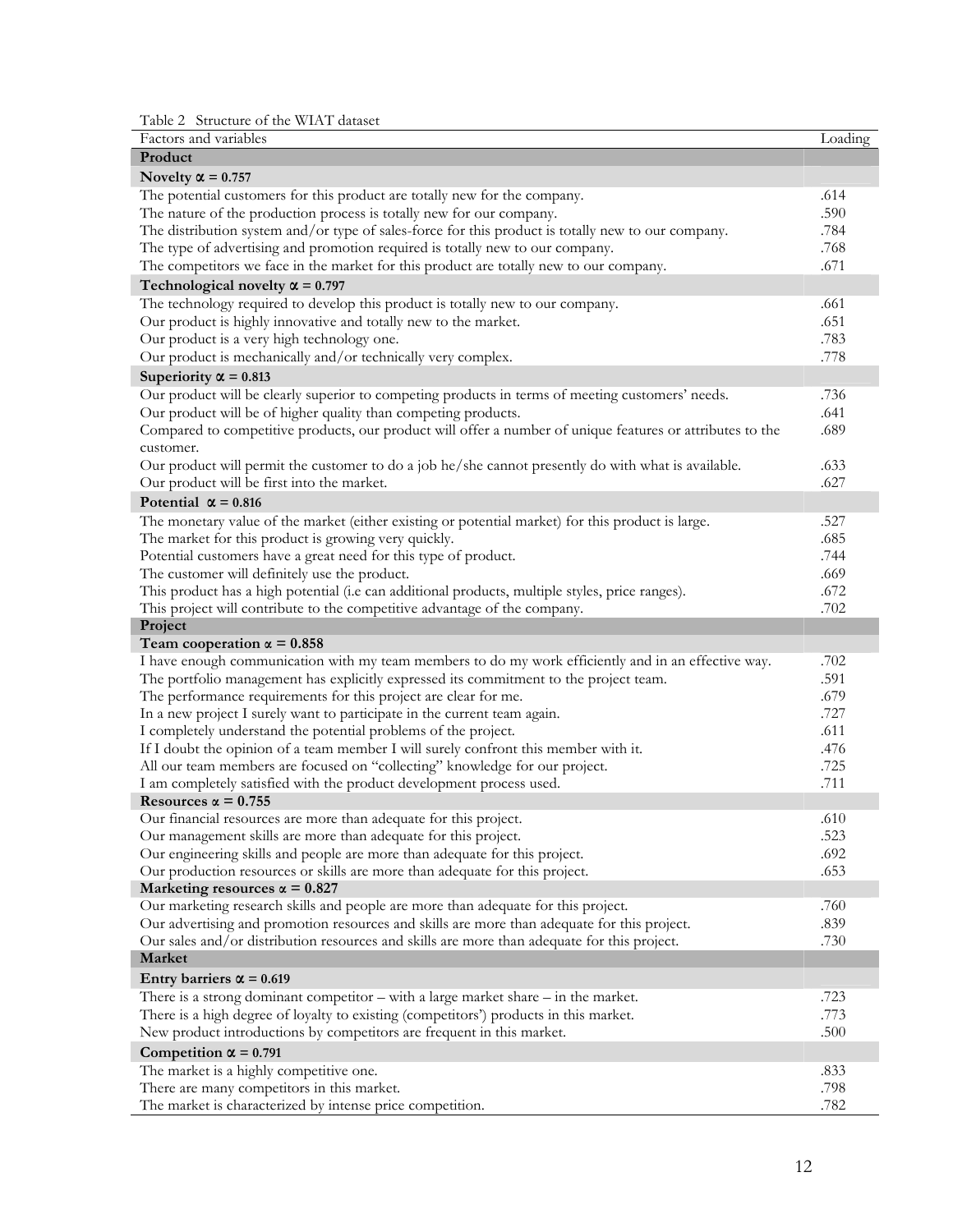

Figure 2 WIAT structure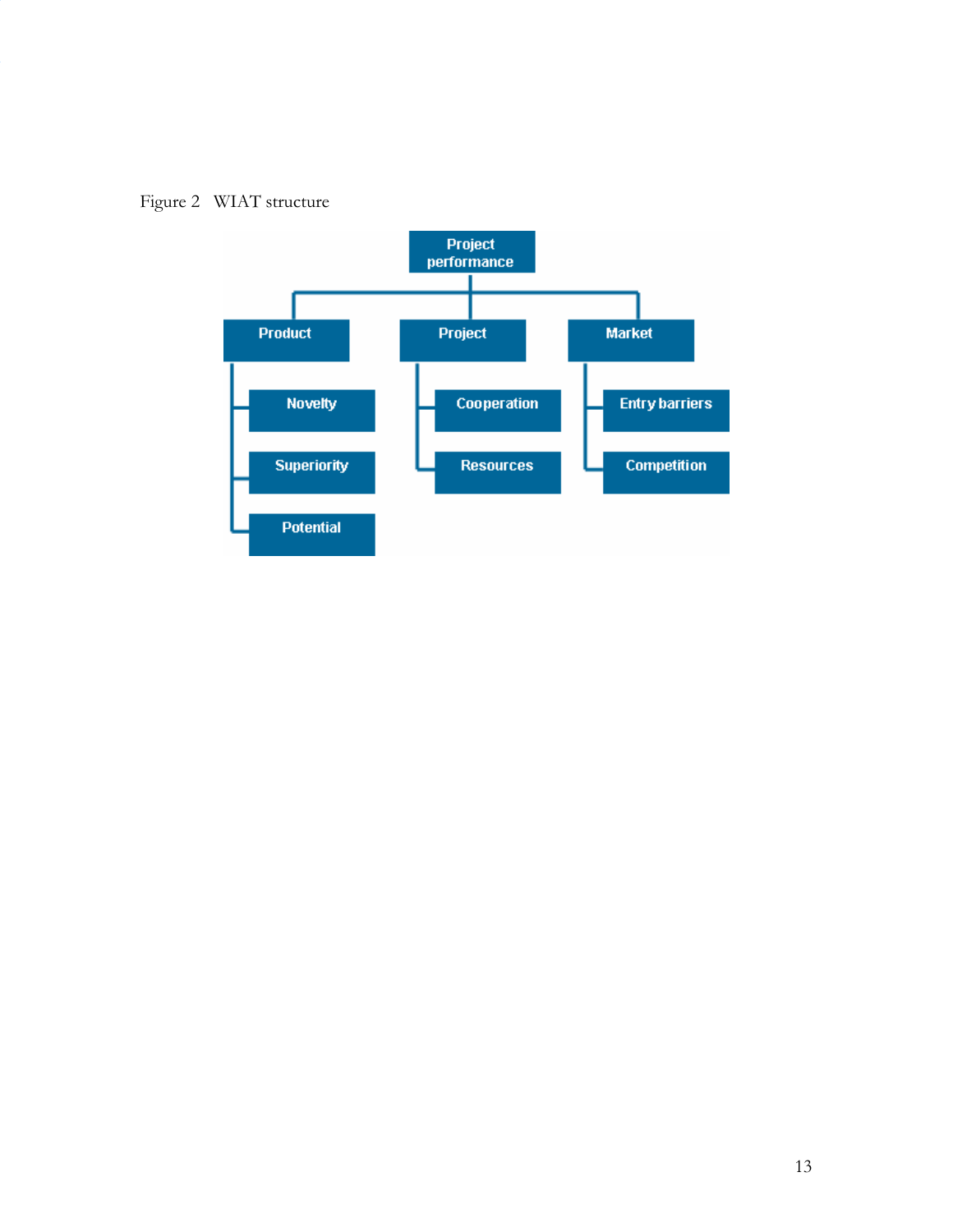#### 6.2 Success factors in the agri-food sector

Comparison tests are carried out to find out which factors are crucial for success in innovation projects in the agri-food sector. In addition, a comparison is made between agrifood companies and technology-based companies outside the agri-food sector which attribute a greater amount of time and resources to research and development. We will study these differences on the basis of the construct averages, at the project level, in order to minimize the chance that the results are colored by respondent bias. Because the data deviate only slightly from the normal distribution, we performed both parametric (t-tests) and nonparametric (Mann-Whitney) tests. On the basis of the findings, we decided to base our conclusions on the results from the Mann-Whitney test, but to extend the confidence interval to 90% (1-tailed).

| $N = 32$                                         | Agri-food |      |          |      |         |
|--------------------------------------------------|-----------|------|----------|------|---------|
|                                                  | Success   |      | Failure  |      | Mann-   |
|                                                  | $n=21$    |      | $n = 11$ |      | Whitney |
|                                                  |           |      |          |      | Sig.    |
| Factor                                           | Mean      | sd   | Mean     | sd   |         |
| Product                                          |           |      |          |      |         |
| Novelty                                          | 2.62      | 1.09 | 4.01     | 2.37 |         |
| Technological Novelty                            | 4.67      | 1.64 | 5.22     | 1.91 |         |
| Superiority                                      | 6.67      | 1.61 | 5.84     | 1.30 |         |
| Potential                                        | 6.53      | 1.17 | 5.43     | 1.22 | $**$    |
| Project                                          |           |      |          |      |         |
| Team Cooperation                                 | 7.76      | 0.96 | 7.03     | 0.99 | $\ast$  |
| Resources                                        | 7.61      | 1.16 | 6.36     | 1.17 | $**$    |
| Marketing Resources                              | 7.35      | 1.16 | 6.39     | 1.71 | $\ast$  |
| <b>Market</b>                                    |           |      |          |      |         |
| <b>Entry Barriers</b>                            | 4.85      | 1.59 | 4.64     | 1.93 |         |
| Competition                                      | 7.35      | 1.37 | 6.55     | 1.58 |         |
| * p < 0.10; ** p < 0.05; sd = standard deviation |           |      |          |      |         |

Table 3 Failed and successful projects in the agri-food sector at project level

As previously explained, successful projects are those projects which have achieved their objectives (for example the engineering/technological accomplishments), perform well after market introduction and generate profits for the company. Failed projects are those projects which are either stopped before project completion or market introduction or which proved to be a failure in the market (Fortuin *et al.*, 2007). The results of the comparison tests show that the mean scores between failed and successful projects from agrifood companies significantly differ in the field of product potential, team cooperation, project resources and marketing resources. The fact that product potential has a significantly higher score in the case of successful projects is in line with our expectation that potential of the product to succeed in the market as well as product superiority are important aspects in the agri-food sector. However, product superiority itself does not show significantly different scores, but this may be in line with the considerably lower score on novelty of the innovation in case of successful projects which would mean that product innovations in agri-food companies do not necessarily result in very new products with superior features but that their potential is based on other grounds, such as lower prices. Although not statistically significant, the considerably lower score on novelty in the case of successful, compared to the failed,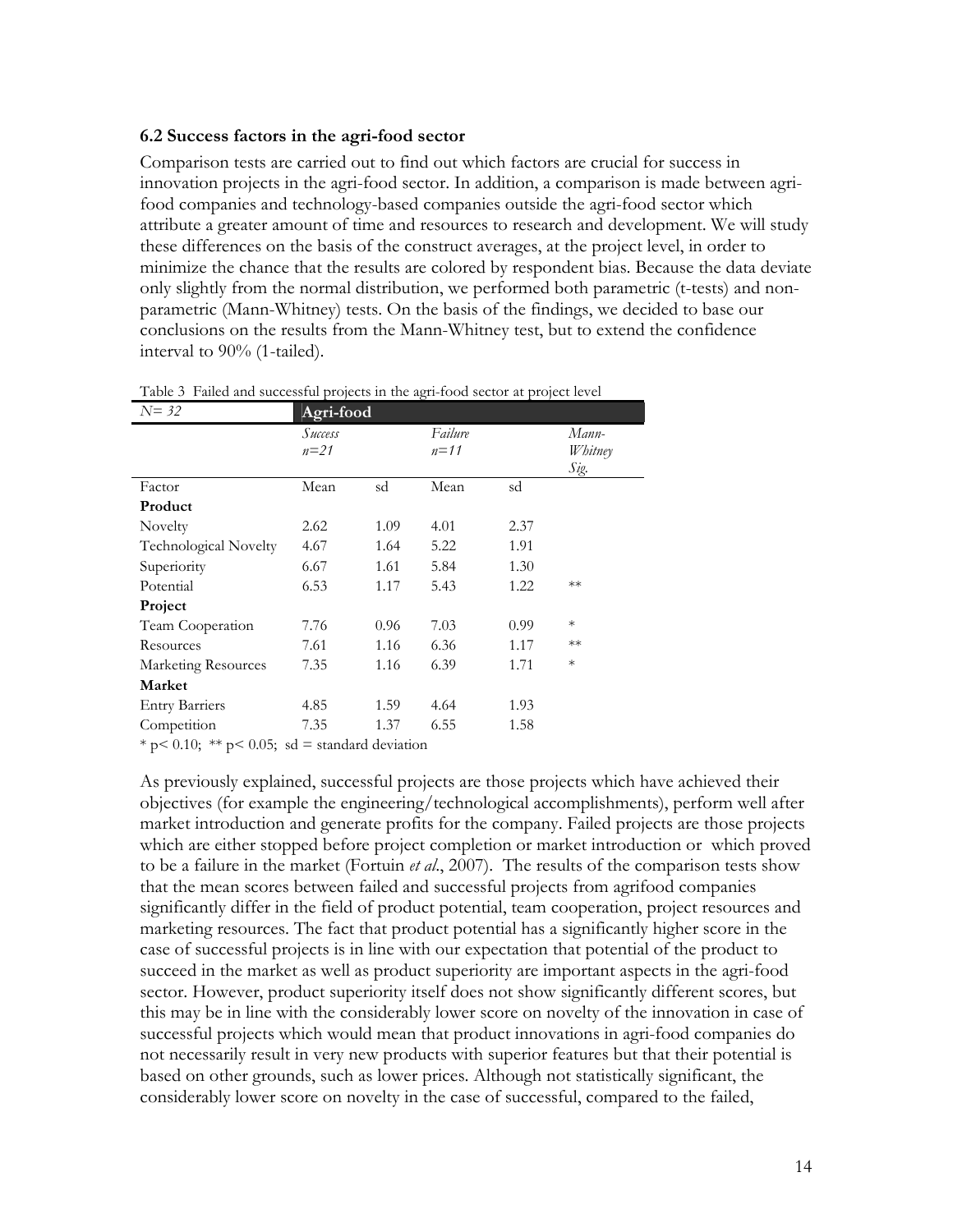projects shows that companies in the agri-food are apparently more successful when they engage in incremental innovations. These results are in line with the expectation that the strong focus of agri-food companies on the customers effects in incremental improvements rather than technologically complex or radical product changes. Good communication, clear goals and high commitment, as elements of team cooperation, demonstrate to be significantly important for successful projects in the agri-food sector. Furthermore, we can establish, on the basis of the significantly higher score on project resources in successful projects, that companies with more adequate financial, managerial, technical, production and marketing resources are more successful in their innovation activities than companies which have a lower availability of project resources.

| $N=19$                                                         | Technology-based companies |      |                     |      |                          |  |
|----------------------------------------------------------------|----------------------------|------|---------------------|------|--------------------------|--|
|                                                                | Success<br>$n=9$           |      | Failure<br>$n = 10$ |      | Mann-<br>Whitney<br>Sig. |  |
| Factor                                                         | Mean                       | sd   | Mean                | sd   |                          |  |
| Product                                                        |                            |      |                     |      |                          |  |
| Novelty                                                        | 4.63                       | 1.66 | 4.57                | 1.39 |                          |  |
| Technological Novelty                                          | 4.05                       | 2.10 | 4.21                | 1.61 |                          |  |
| Superiority                                                    | 7.02                       | 1.36 | 5.77                | 1.31 |                          |  |
| Potential                                                      | 6.99                       | 0.89 | 5.87                | 0.77 | $**$                     |  |
| Project                                                        |                            |      |                     |      |                          |  |
| Team Cooperation                                               | 7.60                       | 0.85 | 6.50                | 0.32 | ***                      |  |
| Resources                                                      | 6.77                       | 0.80 | 6.58                | 0.68 |                          |  |
| Marketing Resources                                            | 5.79                       | 1.03 | 5.98                | 1.41 |                          |  |
| <b>Market</b>                                                  |                            |      |                     |      |                          |  |
| <b>Entry Barriers</b>                                          | 5.20                       | 1.36 | 4.37                | 1.02 |                          |  |
| Competition                                                    | 5.00                       | 1.71 | 4.74                | 1.16 |                          |  |
| * p < 0.10; ** p < 0.05; *** p < 0.01; sd = standard deviation |                            |      |                     |      |                          |  |

Table 4 Comparison of failed and successful projects in technology-based enterprises

Product potential and team cooperation are the two factors which prove to be the most significant factors for successful innovation projects, compared to failed innovation projects, in technology-based companies. Team communication, clarity and commitment in cooperation turn out to be important success factors for these companies, as well. We expected that large, technology-based companies, due to their long-standing experience with innovation, and with this a custom to attribute significant resources to innovation projects, would score high novelty and product superiority. However, we did not find a significantly higher score in successful projects, when compared to failed innovation projects in technology-based companies, on the factors novelty and product superiority.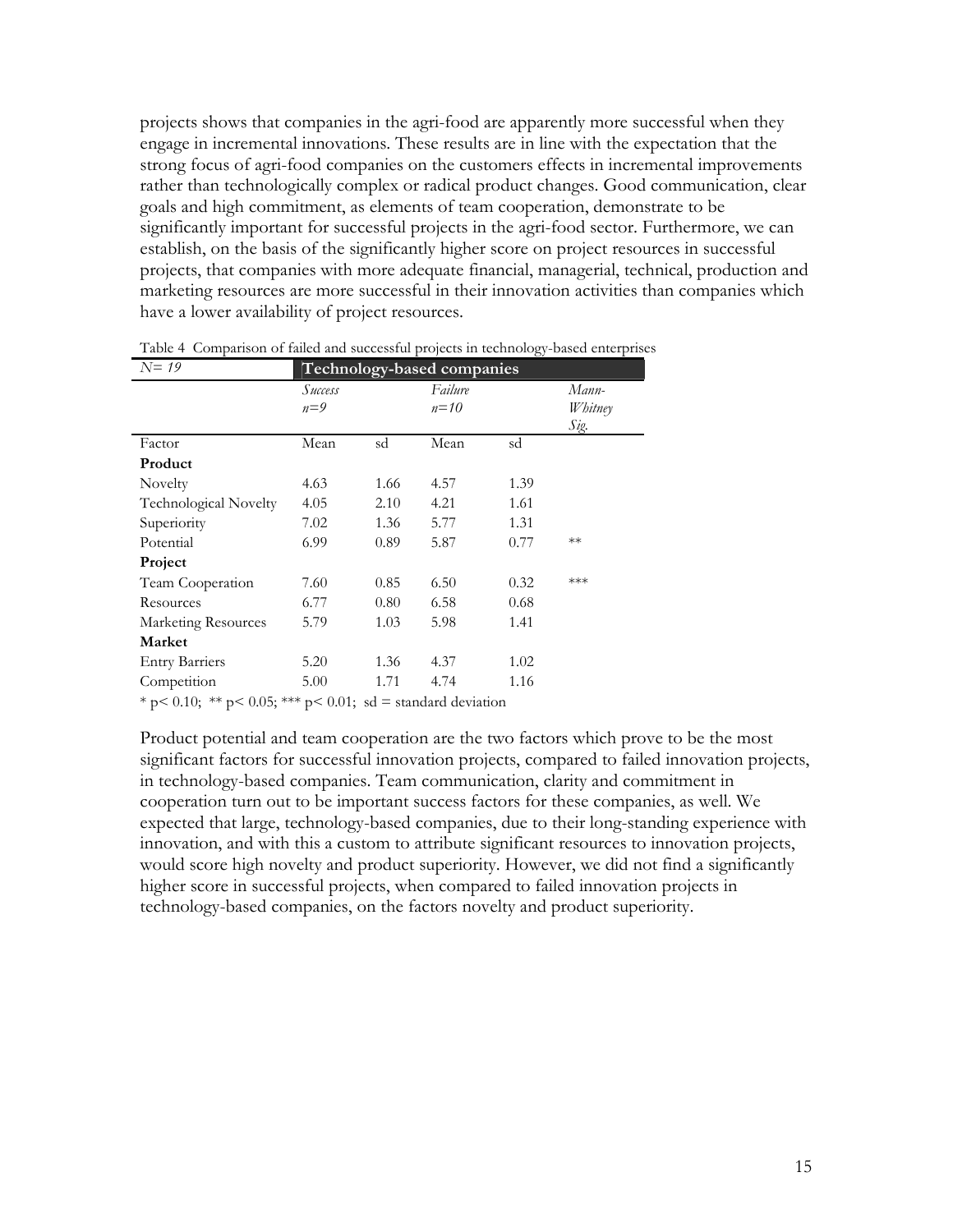| $N=30$                                                         | Successful projects |      |                                            |      |                          |  |
|----------------------------------------------------------------|---------------------|------|--------------------------------------------|------|--------------------------|--|
|                                                                | Agri-food<br>$n=21$ |      | Technology-<br>based<br>companies<br>$n=9$ |      | Mann-<br>Whitney<br>Sig. |  |
| Factor                                                         | Mean                | sd   | Mean                                       | sd   |                          |  |
| Product                                                        |                     |      |                                            |      |                          |  |
| Novelty                                                        | 2.62                | 1.09 | 4.63                                       | 1.66 | ***                      |  |
| Technological Novelty                                          | 4.67                | 1.64 | 4.05                                       | 2.10 |                          |  |
| Superiority                                                    | 6.67                | 1.60 | 7.02                                       | 1.36 |                          |  |
| Potential                                                      | 6.53                | 1.17 | 6.99                                       | 0.89 |                          |  |
| Project                                                        |                     |      |                                            |      |                          |  |
| Team Cooperation                                               | 7.76                | 0.96 | 7.60                                       | 0.85 |                          |  |
| Resources                                                      | 7.61                | 1.16 | 6.77                                       | 0.80 | $\ast$                   |  |
| Marketing Resources                                            | 7.35                | 1.16 | 5.79                                       | 1.03 | ***                      |  |
| <b>Market</b>                                                  |                     |      |                                            |      |                          |  |
| <b>Entry Barriers</b>                                          | 4.85                | 1.59 | 5.20                                       | 1.36 |                          |  |
| Competition                                                    | 7.35                | 1.37 | 5.00                                       | 1.71 | ***                      |  |
| * p < 0.10; ** p < 0.05; *** p < 0.01; sd = standard deviation |                     |      |                                            |      |                          |  |

Table 5 Comparison of successful projects in agri-food and technology-based companies

When we only look at successful projects and compare companies from the agri-food and technology-based companies (see Table 5), novelty shows a significantly higher score in technology-based companies. This is in line with the expectation that technology-based companies come up with products with superior features compared to the agri-food industries. Adequate financial, managerial, technical and production resources show a significantly higher score in successful agri-food projects than in technology-based companies. This difference is even more significant in the case of marketing resources. Previous research found that economic considerations and insufficient skills in innovation constitute important barriers in innovation in the agri-food. This is probably the reason why we find that availability of adequate resources is significantly more important for success of innovation in the agri-food. The technology-based companies, with their more long-standing experience with innovation, probably have larger budgets to attribute to innovation activities and more competencies in the field of innovation which they built up over the years. Finally, competition shows to be a significantly more important factor for both, the successful and failed projects in the agri-food companies than in technology-based companies. This finding might be explained by the rather powerful retail actors which increase the level of competition for the agri-food companies by offering their own brands next to the assortment stemming from agri-food processing companies, while the technology-based companies mainly deal with business-to-business markets with limited amount of competitors. The fact that no significant difference was found in the comparison between successful and failed projects in the agri-food sector (see Table 3) with regard to competition, indicates that the agri-food companies know how to handle the competition effectively.

#### 7. Discussion and conclusions

Years of research into innovation activities of companies brought forward a number of factors important for successful innovation. Next to planning and management support for innovation activities, also the balance between autonomous problem solving by the team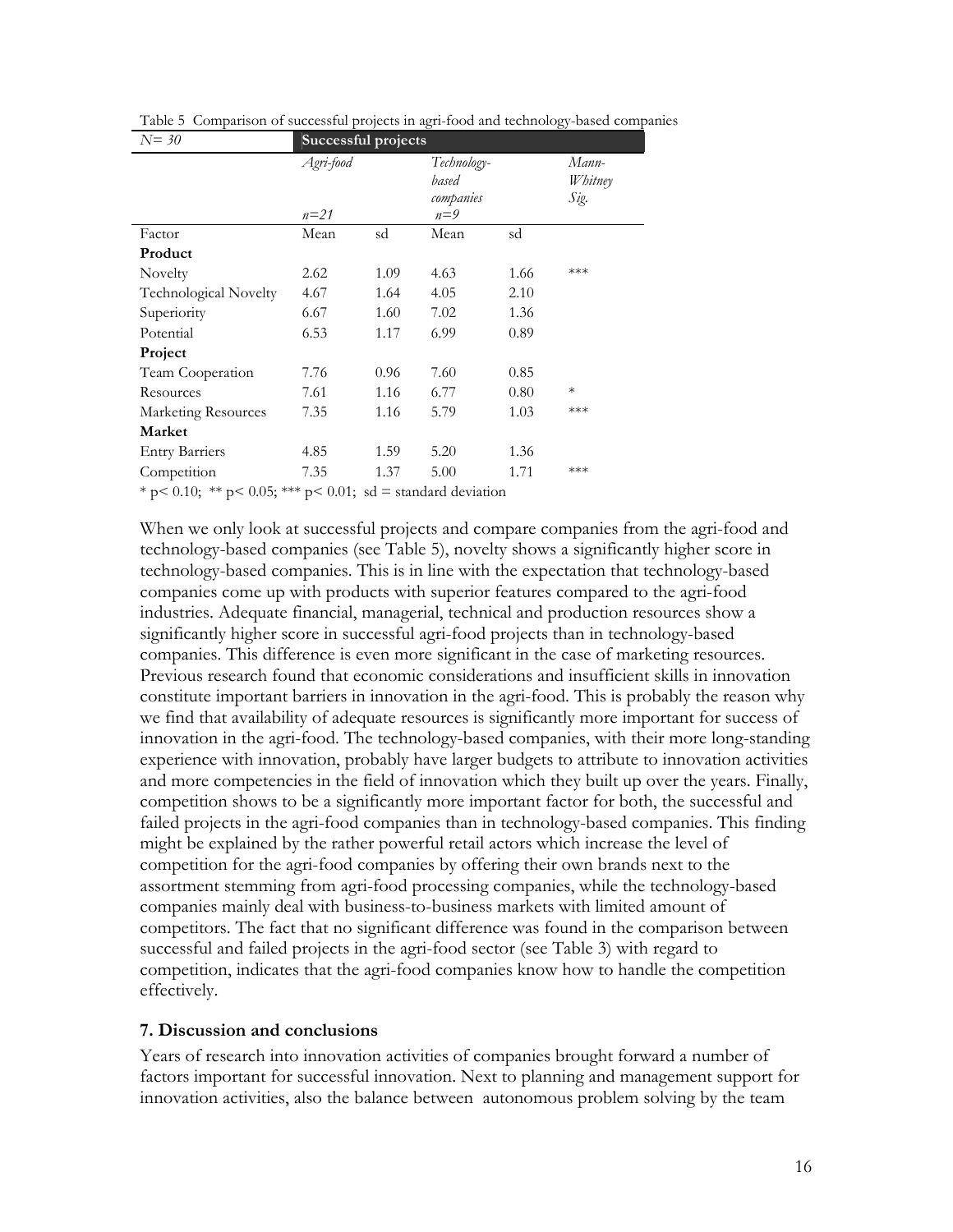and strong project management with an overarching product vision were identified as important factors for innovation performance. In addition, it was argued that team communication and cooperation plays an essential role in improving the performance of innovation activities. Sufficient attention to market needs, in terms of regular commercial assessments and integration of lead users, belongs to this list, as well. Cooper and Kleinschmidt (1993) concluded that success of innovation projects is mainly determined by the interaction between the market environment, strategic considerations and the execution of the innovation process. WIAT was used to measure potential project success in an early stage of development, by bringing the tacit knowledge of the different project members on the table using a 10 point Likert-scale questionnaire. First we studied the construct validity and reliability of WIAT. This resulted in a structure containing 9 factors: novelty of the innovation, technological novelty, product superiority, product potential, market entry barriers, competition, team cooperation, project resources and marketing resources.

The aim of this study was to identify a number of critical success factors for innovation projects in the agri-food sector, while comparing the results to earlier findings and to critical success factors which arise from the analysis of the technology-based companies. As expected, product potential is an important aspect for successful innovation projects in agrifood companies. The lower score on novelty in successful projects, compared to failed projects, although insignificant, leads us to the conclusion that product innovations in agrifood companies should not be too far away from what customers expect. Agri-food companies appear to be more successful when they engage in incremental innovations rather than in radical product changes. As is the case in the agri-food sector, also in the case of the technology-based companies, product potential proves to be a significant factor for successful innovation projects. In contrast to our expectation, product and technological novelty do not emerge as important aspects when we compare the failed and successful projects within technology-based companies. However, when we compared agri-food and technology-based companies, novelty does show to be a significantly more important factor for successful innovation in technology-based companies. This is in line with our expectations that technology-based companies are more inclined to engage in radical innovation.

Findings from earlier studies indicate that a lack of sufficient resources constitutes an important barrier to innovation in the agri-food sector. Our research findings turn out to point in the same direction. Adequate project and marketing resources are more important for innovation activities in agri-food companies than in technology-based companies. Resources are an important aspect for technology-based companies, as well, but because of their longer history in innovation, they are probably more used to build an innovation project portfolio that balances resources and risks. For agri-food companies, attribution of considerable resources to large innovation projects and building a well-balanced research portfolio is not such a long-standing habit as for the technology-based companies. As expected, cooperation showed to be of significant importance for project success in both agri-food and technology-based companies.

This study shows that research into the key success factors for innovation in the agri-food sector can provide valuable insights for companies, bringing forward points which require particular attention in order to guide innovation projects to successful endeavors. Using WIAT, companies can improve their innovation project execution, raise the success rate of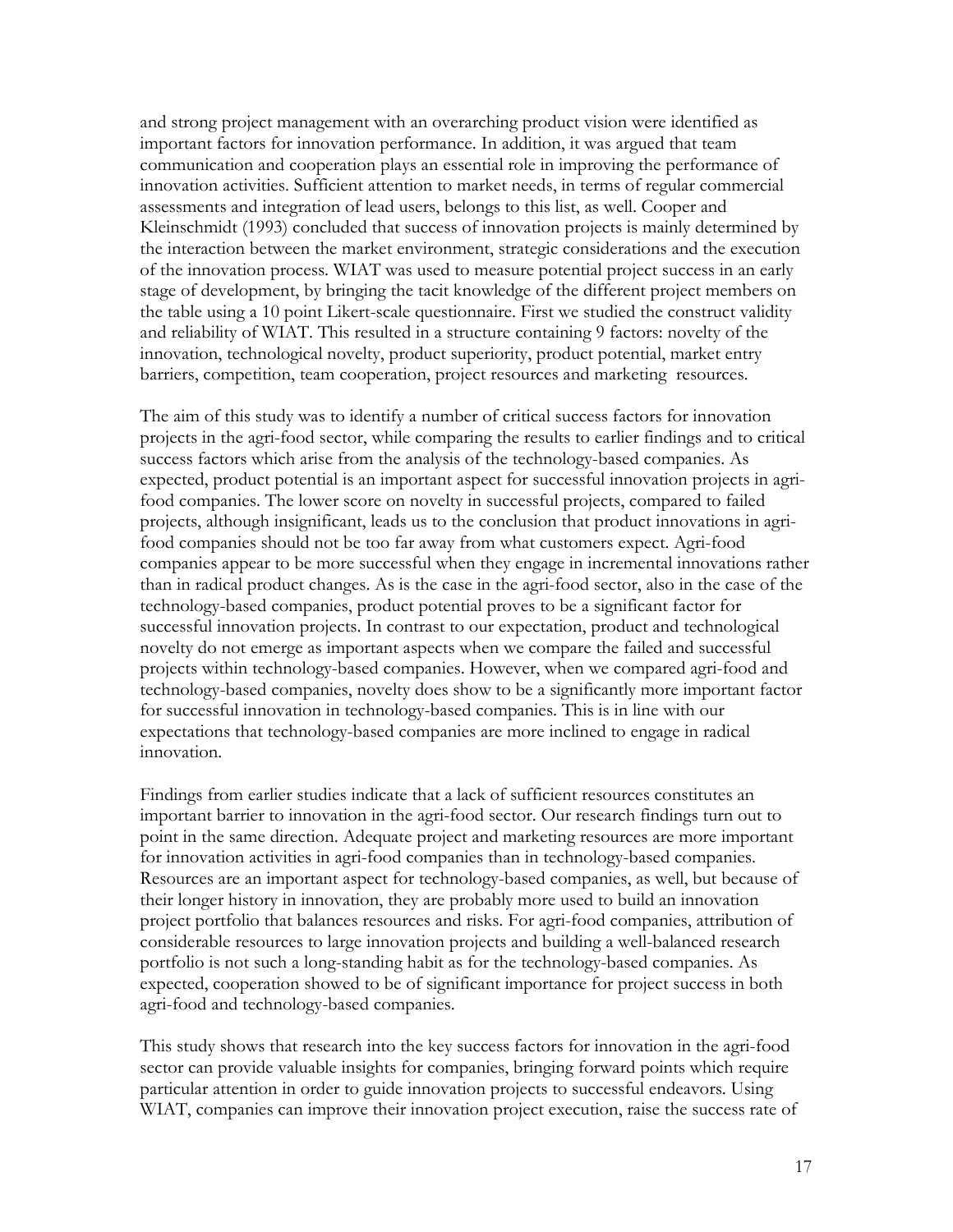their market introductions, and strengthen their competitiveness, by assessing their innovation projects and detect the key aspects which require immediate attention or readjustment.

#### Acknowledgments

We would like to thank Sibusisiwe Moyo, who wrote her MSc-thesis on this topic and Dr. Jan Hollander who enabled us to use his data in our study.

#### References

- Allen, T.J. 1966. Performance of information channels in the transfer of technology. Industrial Management Review, 8: 87-98.
- Allen, T.J. and Cohen, S. 1969. Information flow in R&D labs. Administrative Science Quarterly, 14: 12-19.
- Allen, T.J. 1977. Managing the Flow of Technology. Cambridge: MA MIT Press.
- Allen, M.J., and Yen, W. M. 2002. Introduction to Measurement Theory. Long Grove: IL Waveland Press.
- Atuahene-Gima, K. 1995. An exploratory analysis of the input of market orientation on new product performance: a contingency approach. Journal of Product Innovation Management, 12: 275–293.
- Balbontin, A.., Yazdani, B., Cooper, R. and Souder, W.E. 1999. New product development success factors in American and British firms. International Journal of Technology Management, 17: 259–279.
- Barczak, G. 1995. New Product Strategy, structure, process and performance in the telecommunications industry. Journal of Product Innovation Management.
- Batterink, M.H. 2009. Profiting from external knowledge: how firms use different knowledge acquisition strategies to improve their innovation performance. Wageningen: Wageningen Academic Publishers.
- Batterink, M.H., Wubben E.F.M. and Omta S.W.F. 2006. Factors related to innovative output in the Dutch agrifood industry. Journal on Chain and Network Science, 6(1).
- Blindenbach-Driessen, F., and Ende, Van de, J. 2006. Innovation in project based firms: The context dependency of success factors. Research Policy. 35: 545-561.
- Booz-Allen and Hamilton Inc. 1968. Management of new products. New York: Booz-Allen & Hamilton.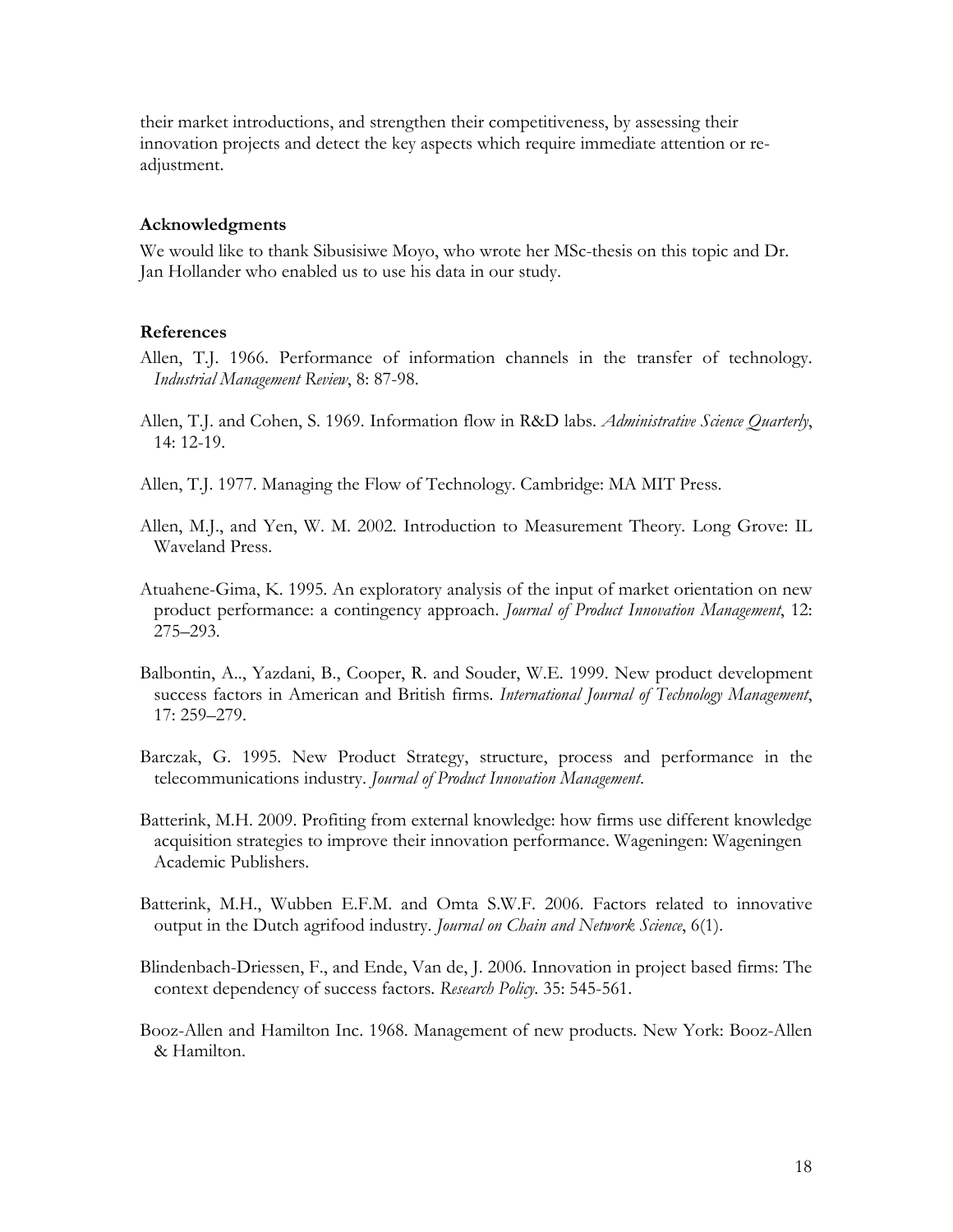- Brentani de, U. 1989. Success and failure in new industrial services. Journal of Product Innovation Management, 6: 239–258.
- Brown, S.L. and Eisenhardt, K.M. 1995. Product Development: Past Research, Present Findings, and Future Directions. The Academy of Management Review, 20 (2): 343-378.
- Bryman, A. & Bell, E. 2003. Business Research Methods. Oxford University Press.
- Calantone, R.J. and di Benedetto, C.A. 1988. An integrative model of the new product development process. Journal of Product Innovation Management, 5: 201-215.
- Calantone R and Montoya- Weiss M.M. 1994. Determinants of new product performance: A review and Meta-Analysis. Journal of Product Innovation Management, 11: 394-417.
- Calantone, R.J., Schimdt, J.B. and di Benedetto,C.A.. 1997. New product activities and performance: the moderating role of environmental hostility. Journal of Product Innovation Management, 14:179-189.
- Churchill, G.A.. 1979. A paradigm for developing better measures of marketing constructs. Journal of Marketing Research, 16 (1): 64–73.
- Cohen, W.M. and Klepper, S. 1996. Firm Size and the Nature of Innovation within Industries: The Case of Process and Product R&D. The Review of Economics and Statistics, 78 (2).
- Cooper, R. G. 1979. Identifying Industrial New Product Success: Project NewProd. Industrial Marketing Management, 8: 124-135.
- Cooper, R. G. & Kleinschmidt, E. J. 1987. New products: What separates winners from losers? Journal of Product Innovation Management, 4(3): 169-184.
- Cooper, R. G. 1992. The Newprod System The Industry Experience. *Journal of Product* Innovation Management, 9(2): 113-127.
- Cooper, R. G. & Kleinschmidt, E. J. 1993. Major New Products What Distinguishes The Winners In The Chemical-Industry. Journal of Product Innovation Management, 10(2): 90-111.
- Cooper R.G. 1999. From experience: The invisible success factors in product innovation. Journal of product Innovation Management, 16: 115-133.
- Cronbach, L. J. 1951. Coefficient alpha and the internal structure of tests. *Psychometrika*, 16(3): 297-334.
- Davidson, H. J. 1976. Why most consumer brands fail. Harvard Business Review, 54: 117-122.
- Ernst, H. 2002. Success factors of new product development: a review of the empirical Literature. International Journal of Management Reviews, 4 (1): 1–40.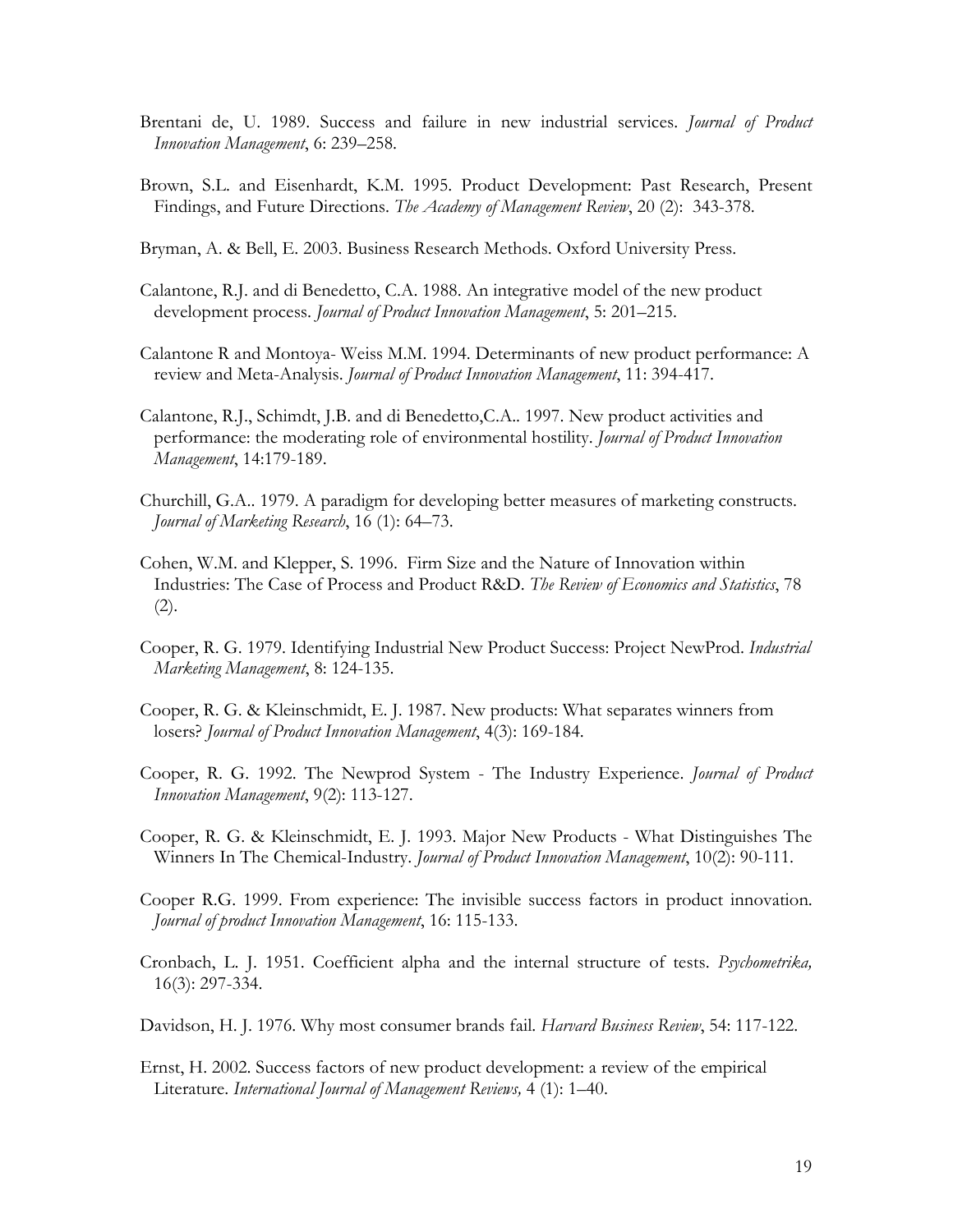Field, A,. 2000. Discovering Statistics using SPSS for Windows. Sage publications Inc.

- Fortuin, F., Batterink M. and Omta, S.W.F. 2007. Key success factors of innovation in multinational agrifood prospector companies. International Food and Agribusiness Management Review, 10 (4).
- Garcia Martinez, M. and Briz, J. 2000. Innovation in the Spanish food & drink industry. The International Food and Agribusiness Management Review, 3(2): 155.
- Globe, S., Levy, GW. and Schwartz, CM. 1973. Key factors and events in the innovation process. Research Management, 16 (4).
- Hair, J.F., Anderson, R.E., Tatham, R.L. and William C. 1998. Multivariate Data Analysis. New Jersey: Prentice-Hall Inc.
- Hippel, E., Von. 1986. Lead users: source of novel product concepts. Management Science, 32 791–805.
- Hollander, J. 2002. Improving performance in business development. Genesis: a tool for product development teams. Published Dissertation, Groningen University.
- Hopkins, D.S. and Bailey, E.L. 1971. New product pressures. The Conference Board Record, 8: 16-24.
- Imai, K., Ikujiro, N., & Takeuchi, H. 1985. Managing the new product development process: how Japanese companies learn and unlearn. In R. H. Hayes, K. Clark, & Lorenz (Eds.), The uneasy alliance: Managing the productivity-technology dilemma: 337-375. Boston: Harvard Business School Press.
- Jamrog, J. J. 2006. The Quest for Innovation: A Global Study of Innovation Management 2006-2016. Tampa, FL: Human Resource Institute, University of Tampa.
- Kamien, M.I. and Schwartz, N.L. 1975. Market Structure and Innovation: A Survey. Journal of Economic Literature, 13: (1).
- Knight, K.E. 1967. A Descriptive Model of the Intra-Firm Innovation Process. The Journal of Business, 40 (4): 478-496.
- Krathwohl D. 1993. Methods of Educational and Social Science Research: An Integrated Approach. New York: Longman.
- Lazo, H. 1965. Finding a key to success in new product failures. *Industrial Marketing*. 50:74-77.
- Mishra, S., Kim, D. and Lee, D.H. 1996. Factors affecting new product success: crosscountry comparisons. Journal of Product Innovation Management, 13: 530–550.